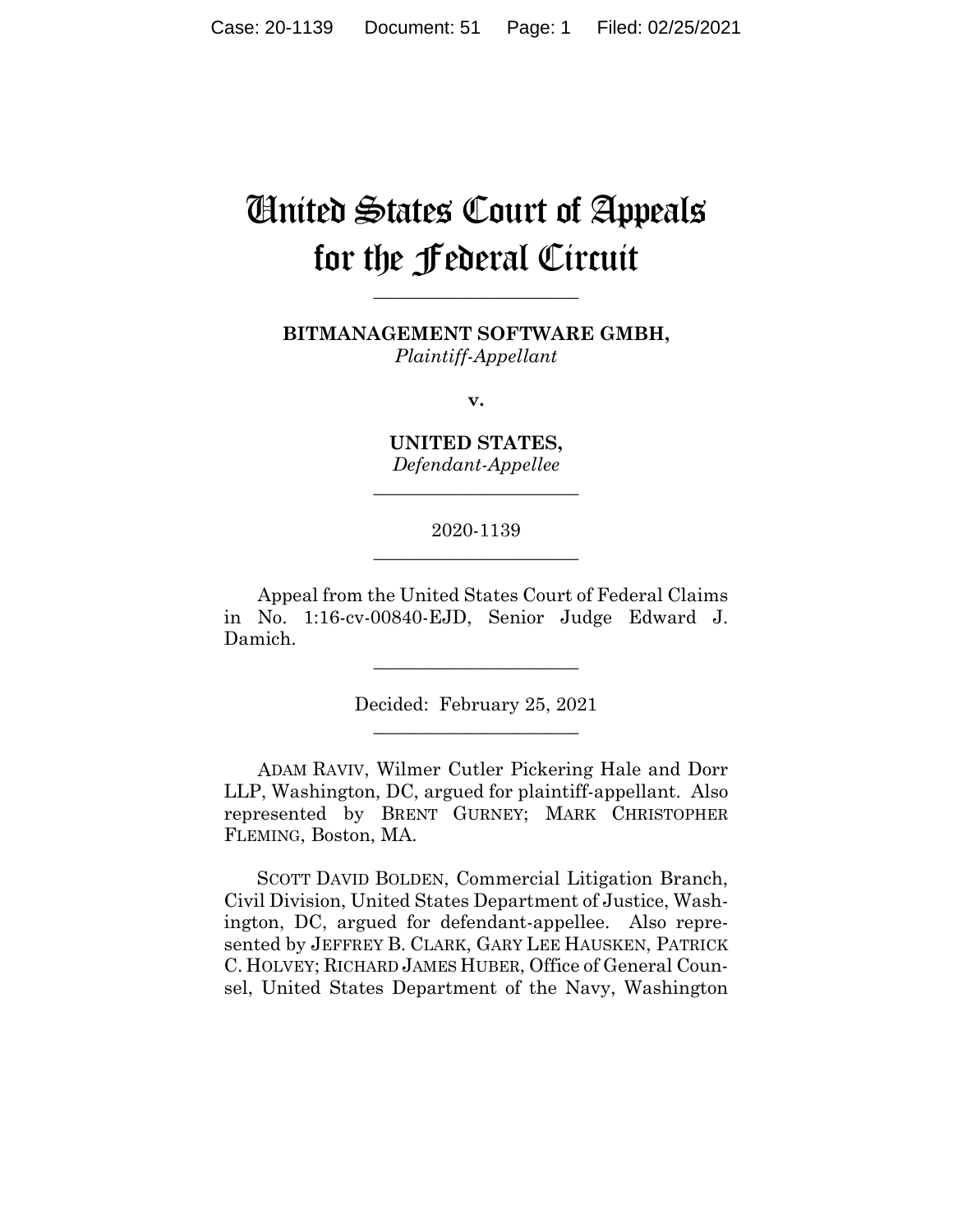Navy Yard, DC; ANDREW PAUL ZAGER, United States Navy, Alexandria, VA.

 $\mathcal{L}_\text{max}$  and  $\mathcal{L}_\text{max}$  and  $\mathcal{L}_\text{max}$  and  $\mathcal{L}_\text{max}$ 

Before NEWMAN, DYK, and O'MALLEY, *Circuit Judges*.

Opinion for the court filed by *Circuit Judge* O'MALLEY.

Concurring opinion filed by *Circuit Judge* NEWMAN.

O'MALLEY, *Circuit Judge*.

In 2013, the United States Navy ("Navy"), through the Naval Facilities Engineering Command ("NAVFAC"), copied BS Contact Geo version 8.001, copyrighted graphicsrendering software created by German company Bitmanagement Software GmbH ("Bitmanagement"), onto all computers in the Navy Marine Corps Intranet. No express contract or license agreement authorized the Navy's actions. In 2016, Bitmanagement filed a complaint against the government in the United States Court of Federal Claims ("Claims Court"), alleging copyright infringement pursuant to 28 U.S.C. § 1498(b). After trial, the Claims Court found that, while Bitmanagement had established a prima facie case of copyright infringement, the Navy was not liable because an implied license permitted it to make the copies. *See Bitmanagement Software GmbH v. United States*, 144 Fed. Cl. 646 (2019). Bitmanagement appeals from that decision.

We do not disturb the Claims Court's findings. The Claims Court ended its analysis of this case prematurely, however, by failing to consider whether the Navy complied with the terms of the implied license. The implied license was conditioned on the Navy using a license-tracking software, Flexera, to "FlexWrap" the program and monitor the number of simultaneous users. It is undisputed that the Navy failed to effectively FlexWrap the copies it made and,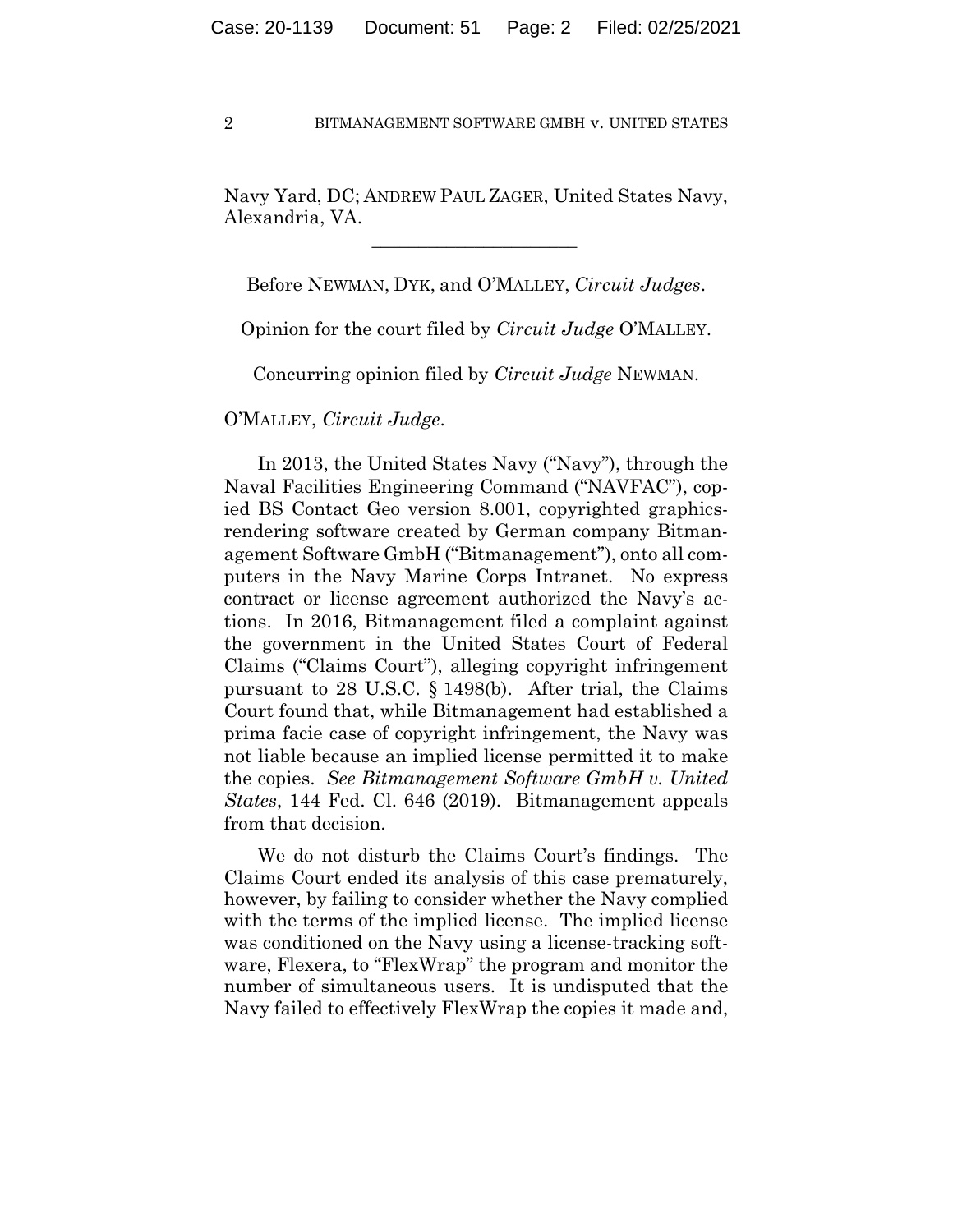thus, that Flexera tracking did not occur as contemplated by the implied license. The Navy's failure to comply creates liability for infringement. We therefore vacate the Claims Court's decision and remand for a calculation of damages.

## I. BACKGROUND

## A. The Parties and the Software

Bitmanagement develops software for rendering threedimensional graphics. Peter Schickel, CEO, and Alex Koerfer, Financial Officer, co-founded the company in 2002. One of Bitmanagement's products is BS Contact Geo, a three-dimensional visualization program, which Bitmanagement first released in 2006. BS Contact Geo enables the visualization of geographic information in thirdparty hardware and software products. It renders realistic terrain and city models and allows a user to position virtual objects using geographic coordinates.

Bitmanagement primarily licenses its software via "PC" or "seat" licenses, which allow one installation of the software onto one computer per license. Each copy of the BS Contact Geo software includes both a desktop executable file ("EXE version") and a web browser plugin file ("OCX version"). The EXE component launches the software as a standalone application whereas the OCX component launches the software within a web browser.

In 2005, Bitmanagement began working with David Colleen, CEO of software reseller Planet 9 Studios, Inc. ("Planet 9"), to market and sell Bitmanagement's products in the United States. Bitmanagement and Planet 9 executed a Finder's Fee Agreement, which provided "for support of the sales activities of [Bitmanagement] and for the sole compensation of [Planet 9] in respect of [its] activities regarding support of [Bitmanagement] sales activities" and clarified Planet 9 was "neither entitled to represent [Bitmanagement] in any legal or other transaction nor to make any binding or nonbinding statement o[n] behalf of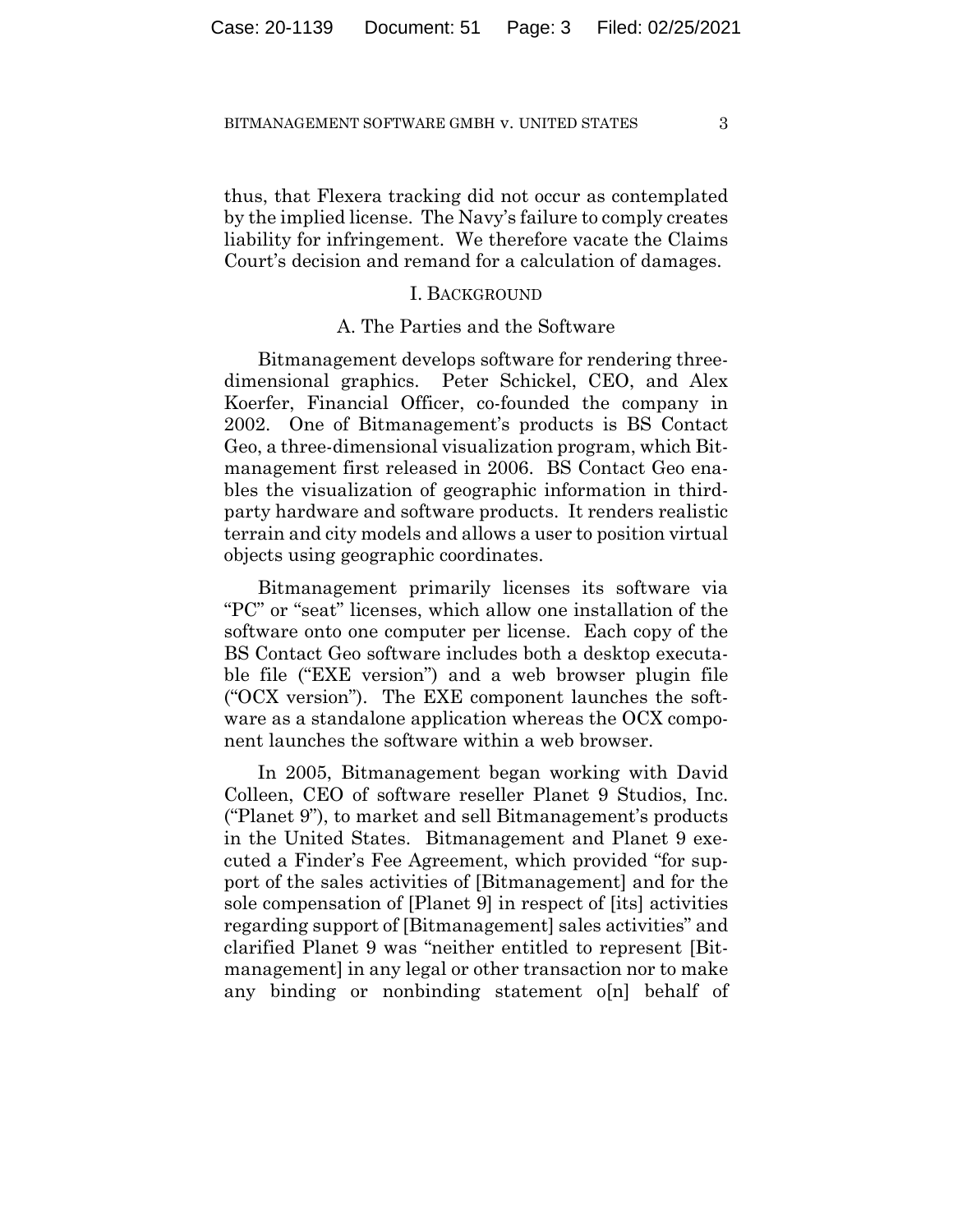[Bitmanagement]." J.A. 10057–58 ¶ 36. Planet 9 was typically compensated for reselling Bitmanagement's software with a commission pursuant to a reseller agreement attendant to each sale.

The Navy began development of SPIDERS 3D, "a web-based platform that provides a virtual reality environment for NAVFAC engineers and technicians to view and optimize configurations of Navy installations, bases, and facilities," in 2006. *Bitmanagement*, 144 Fed. Cl. at 649. SPIDERS 3D is located on NAVFAC's internal enterprise portal and is thus only accessible to individuals with a Department of Defense Common Access Card or NAVFACsponsored access permissions. SPIDERS 3D requires a three-dimensional visualization software to provide visualization of Naval facilities. To fulfill this need, Alex Viana, a NAVFAC deputy program manager, approached Colleen from Planet 9, who recommended Bitmanagement's BS Contact Geo.

Thereafter, the Navy purchased copies of the Bitmanagement BS Contact Geo system, through intermediary Planet 9, on three occasions: one copy purchased in 2006 for \$990, 100 copies purchased in 2008 for \$30,000, and 18 copies purchased in 2012 for \$5,490. Each transaction was embodied in a written contract that included the corresponding number of PC seat licenses, as we next discuss.

## B. 2006 Purchase

In September 2006, the Navy purchased, for testing purposes, one PC license of BS Contact Geo version 7.000 from Planet 9 for \$990. To accomplish the transaction, Bitmanagement and Planet 9 executed a software license agreement wherein Bitmanagement conferred "1 PC license" to Planet 9 as the licensee and permitted Planet 9 "to resale [sic] and/or to provide these licenses of BS Contact Geo to [NAVFAC]." J.A. 5097. The agreement specified that the license "shall be enabled by the Licensor for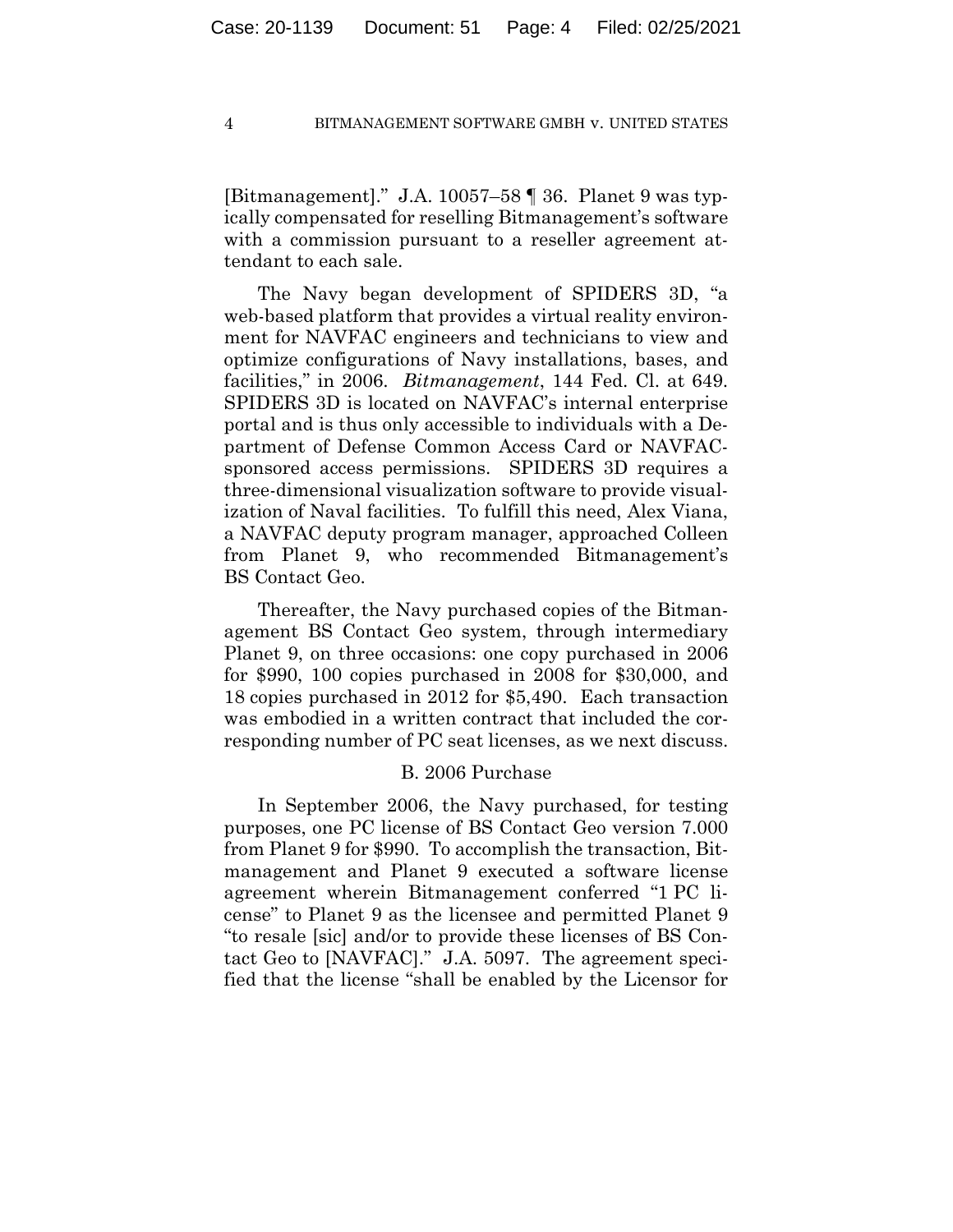PC with computername '..................................' (to be mutually agreed upon)." *Id.*

Thereafter, Viana advised Planet 9 of an issue with Bitmanagement's default licensing scheme. In November 2006, Colleen relayed the message to Bitmanagement, explaining that Bitmanagement's default licensing scheme was incompatible with the Navy's secure intranet because the Navy could not approve BS Contact Geo if, as was Bitmanagement's normal practice, the end user would be required to contact Bitmanagement for a license key in order to use the program on a particular computer. Schickel responded on behalf of Bitmanagement that Bitmanagement was "open for any licensing scheme that suits the US Navy better" and was "willing to do [its] utmost to enable [another] licensing functionality, if requested." J.A. 6986. In an email to Schickel and Colleen, Viana responded that the Navy needed a copy of BS Contact Geo that included the license key and that was not PC-specific because the Navy did not know "what machine(s) the application will be tested on." J.A. 6985. Viana also noted that the Navy anticipated needing "an initial 15 licenses, with a potential for as many as 100 or more licenses later on." *Id.* In response, Bitmanagement, through intermediary Planet 9, provided BS Contact Geo to the Navy with two licensing keys that were not PC specific.

In May 2007, at the Navy's request, Bitmanagement provided the Navy with a "silent installer for BS Contact Geo intended for bulk installations," which, Schickel explained, was "helpful for an administrator to do installations on a large scale even on remote computers connected via intranet or internet." J.A. 5736.

## C. 2008 Purchase

In February 2008, the Navy submitted to Planet 9 a \$30,000 purchase order ("the 2008 Navy Purchase Order") for 100 seat licenses of BS Contact Geo. Attendant to that purchase, Bitmanagement and Planet 9 executed a second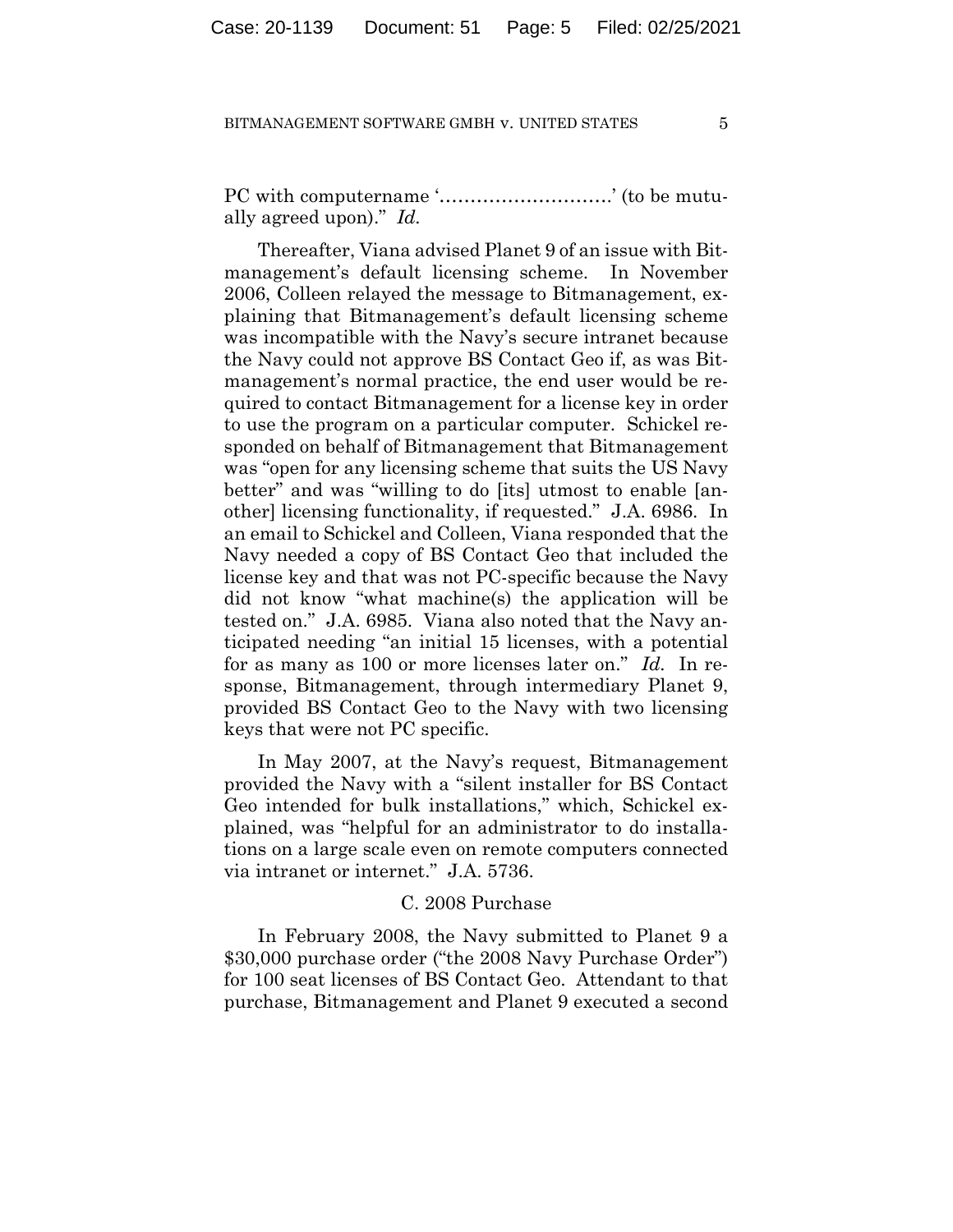licensing agreement ("the 2008 Reseller Agreement") wherein Bitmanagement authorized Planet 9 to resell "100 PC licenses" to the Navy. J.A. 7001.

Though the 2008 Navy Purchase Order specified version 7.038 of BS Contact VRML and  $X3D<sub>1</sub>$  $X3D<sub>1</sub>$  $X3D<sub>1</sub>$  in May 2009, Bitmanagement delivered a newer version, BS Contact Geo version 7.204. A year later, in 2010, the Navy had twenty remaining licenses from the 2008 Purchase Order that it had not yet deployed to Navy computers. In September 2010, Bitmanagement agreed to upgrade the undeployed licenses to version 7.215 of BS Contact Geo for an additional \$125 per license.

D. 2012 Negotiations, Purchase, and Deployment

The Navy, Planet 9, and Bitmanagement began discussing another license purchase in April 2011. Planet 9 relayed to Bitmanagement that the Navy was experiencing issues managing their individual seat licenses and had asked to "revisit the discussion of a floating license scheme." J.A. 5769. On April 21, 2011, Bitmanagement responded and proposed three "license tracking" options:

Option 1: No limitation in the software at all. Licenses can be tracked by a word document or table stating the computer and/or person using it. Distribution to the Navy only.

Option 2: BS Contact client tracking: BS Contact checks at startup how many other BS Contact clients are running in the same sub-domain. If too many BS Contact client will notify the user.

Option 3: Server tracking: A 24/7 server in the domain/sub-domain maintains a counter. If the

<span id="page-5-0"></span><sup>1</sup> BS Contact VRML and X3D was a predecessor to BS Contact Geo version 8.001. J.A. 10059 ¶ 47.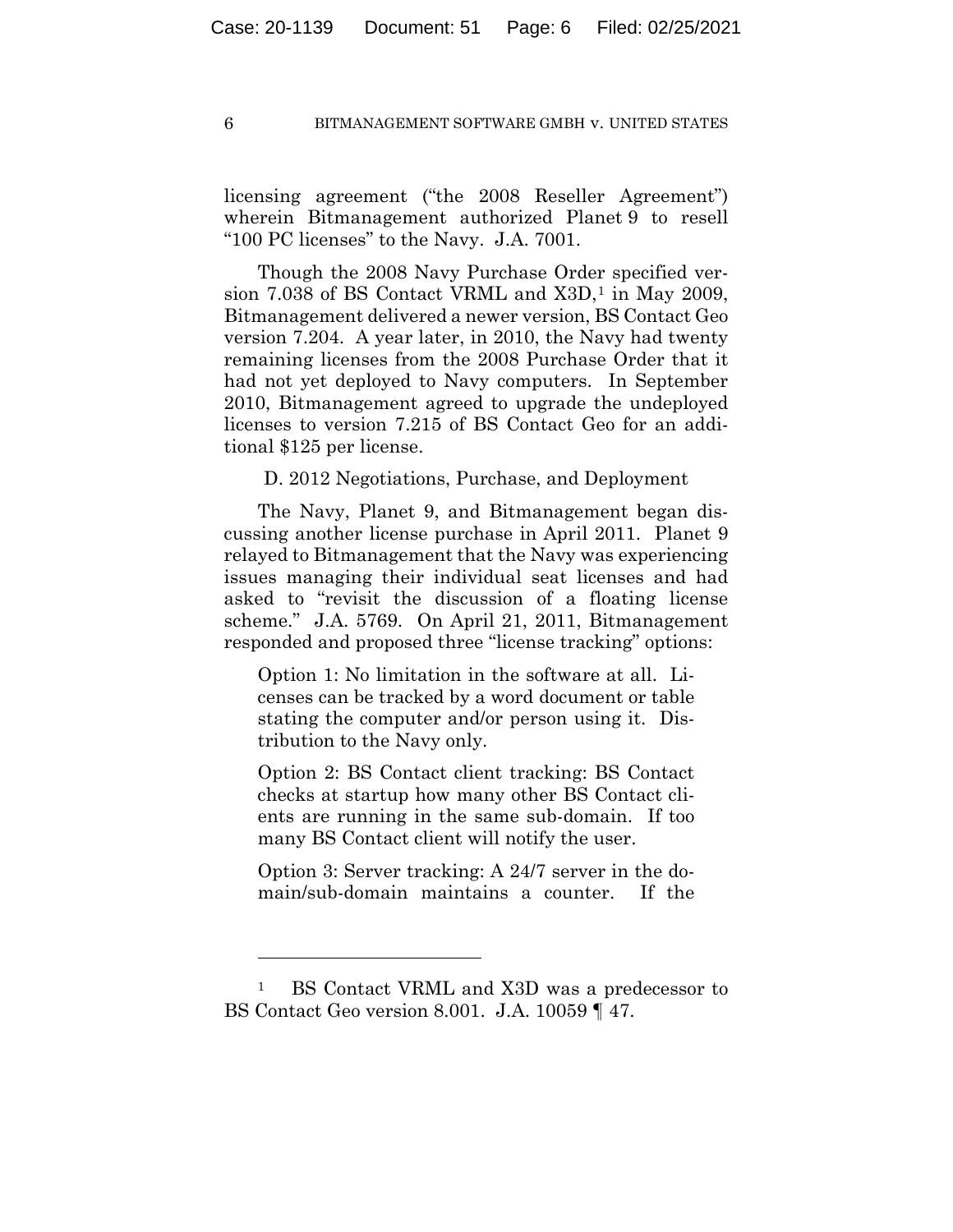number of BS Contact clients is reached the BS Contact client requesting will notify the user.

## J.A. 5767–68.

Viana followed up with Colleen in June 2011, indicating an interest in Option 3. Viana explained that NAVFAC had an existing floating license server tracking application, Flexera, that could be used to track BS Contact Geo with no alterations to the program. Flexera is a server-based program used to limit the number of simultaneous users of a "Flexera enabled"—or "FlexWrapped"—software based on the number of available licenses. When a user opens a FlexWrapped program, the program alerts the Flexera tracking server that the program is in use. The FlexWrapped program sends a similar alert when the program is no longer in use. The Flexera license manager thus limits the number of users of FlexWrapped software to the number of licenses that a user owns.

On June 8, 2011, Colleen relayed the Navy's preference for Option 3 to Bitmanagement. Colleen noted that he had "an order from [the Navy] for 20 seats of BS Contact" and proposed, "try[ing] these 20 seats on the floating license server to see how they work." J.A. 5766. Schickel responded on June 10, 2011, "[l]et's go for the floating license server approach." J.A. 5765.

On November 4, 2011, Viana informed Schickel that the Navy wanted to deploy the 20 undeployed licenses from the 2008 Purchase Order but wanted "to centrally manage the utilization of the 20 licenses . . . within the Navy's [Navy Marine Corps Intranet ("NMCI")] network" in order to "better understand user demand . . . and manage the growth of future licenses." J.A. 7046. Viana advised Schickel that the Navy was preparing an agreement between NAVFAC and Bitmanagement "formalizing [NAVFAC's] approach to manage and deploy the licenses from the server rather than individual seats." J.A. 7046– 47. Viana indicated that, with this approach, he was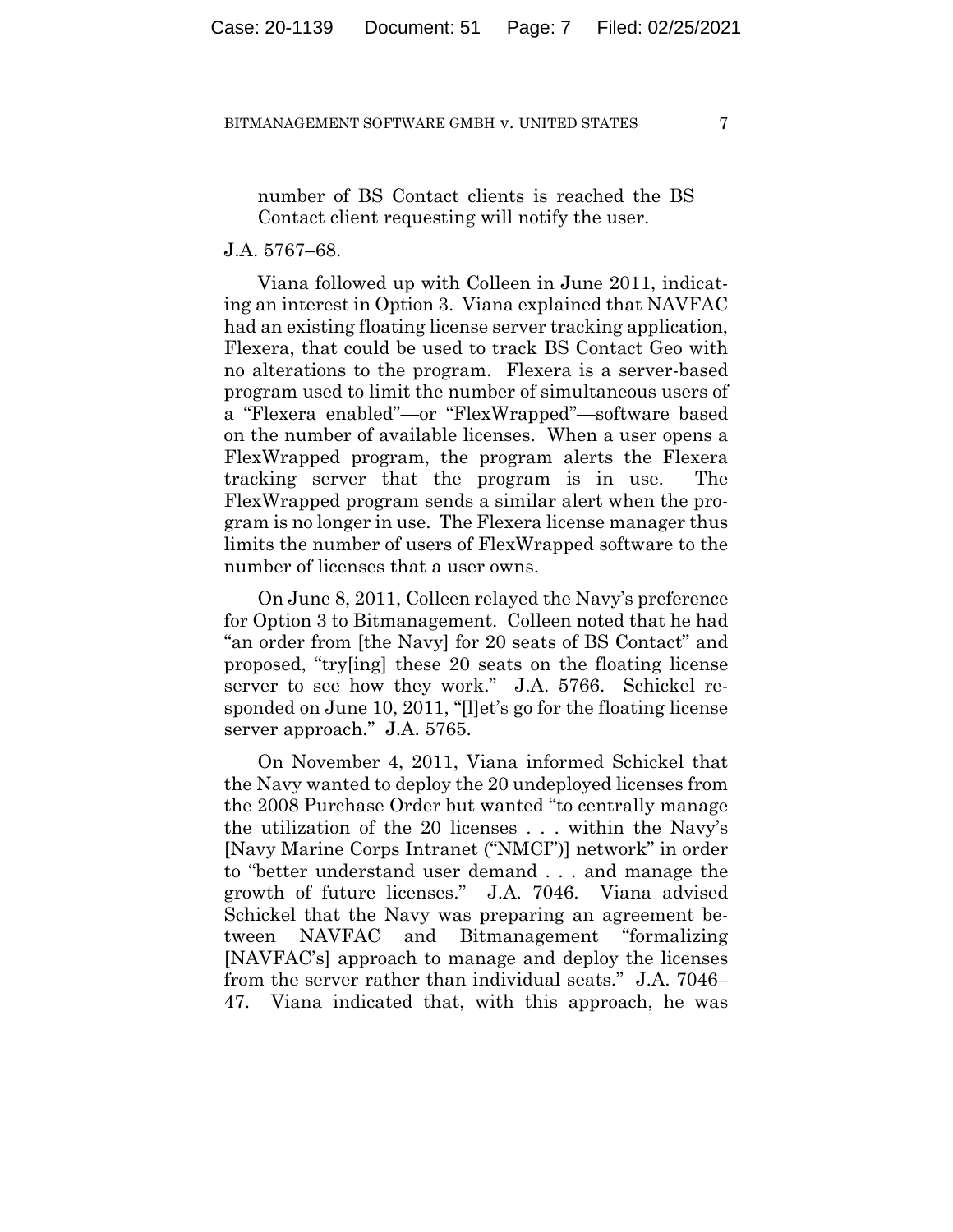"extremely confident" that purchases of upgrades and additional licenses would be justified. J.A. 7047. Schickel responded, "thank you very much for your e-mail . . . and great news. We are looking forward to receiv[ing] your draft agreement." J.A. 7046.

In a November 9, 2011 email, Viana explained to Schickel the Navy's plans with respect to deploying BS Contact Geo:

My strategy is to get the current licenses of BS Contact Geo version 7.215 deployed with the server license management software. Then we will push it out to several of the NMCI realms to begin tracking the usage and demand signal of the 20 license keys. . . . [T]hen we (Navy) will issue a purchase order through one of our contracting mechanisms to procure X number of licenses of the new version.

J.A. 7046. Viana emailed Koerfer on November 24, 2011, offering a similar explanation:

Wanted to make sure we have the same understanding of our planned approach for BS Contact Geo with regards to the user's agreement. We currently have 20 PC licenses of BS Contact Geo version 7.215 which we have not deployed and are requesting to manage from our Navy server. This will be accomplished by utilizing the software application AdminStudio by Flexera in conjunction with BS Contact Geo from our server. *This will allow us to track the use of the 20 licenses across a broad spectrum of the NMCI realm (versus having those 20 licenses mapped to individual PCs).* Once we have successfully implemented this approach, we will be able to document (through the AdminStudio) the usage of the 20 BS Contact Geo licenses and enable us to justify the purchase of additional BS Contact Geo licenses in the future.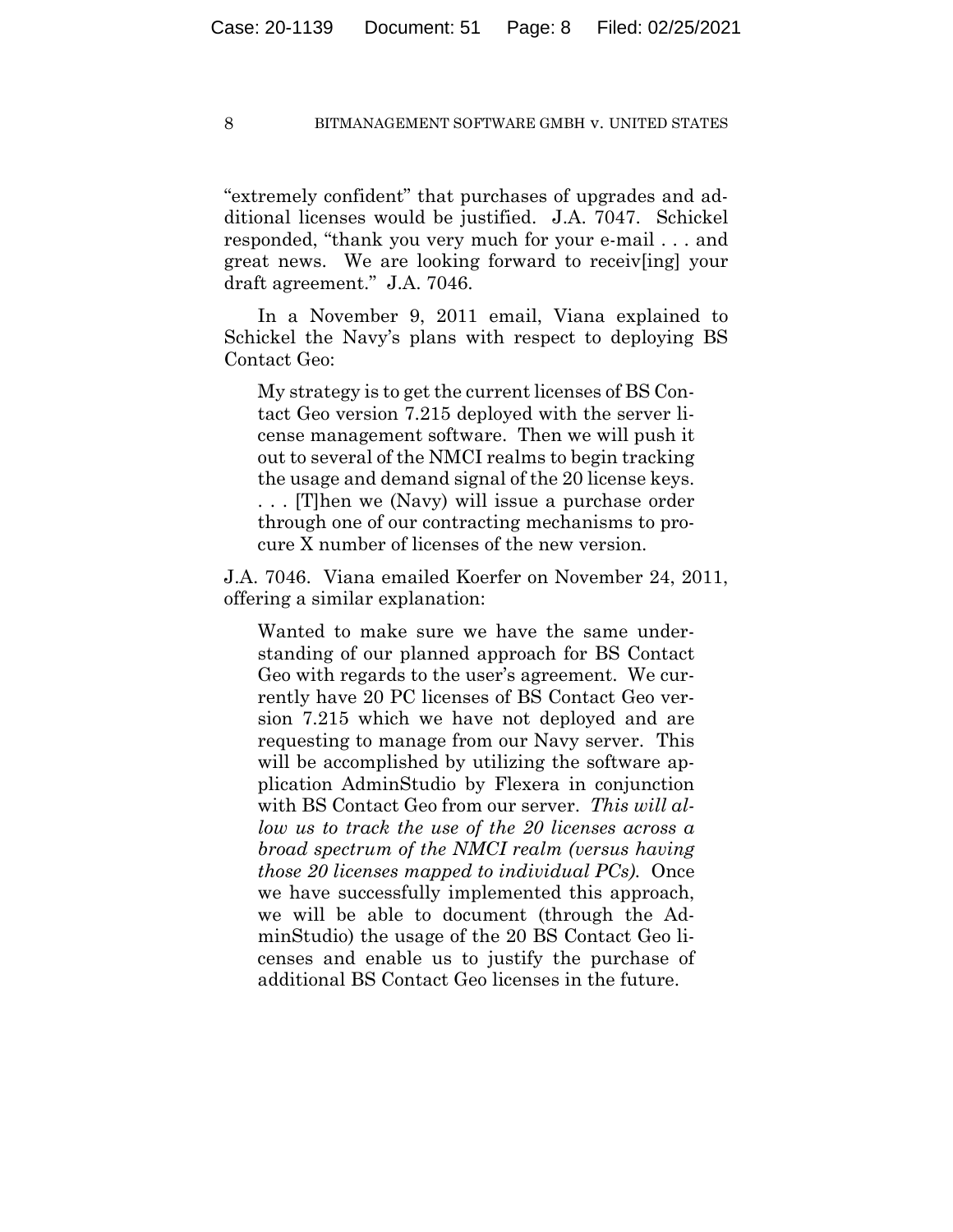J.A. 5832 (emphasis added). Koerfer responded on behalf of Bitmanagement "[t]hat is our understanding as well" and that "[t]he user agreement in princip[le] covers your approach from our point of view." J.A. 5831. The Navy and Bitmanagement thereafter exchanged draft vendor proposals, but none was executed.

On January 16, 2012, Planet 9 confirmed the agreed upon licensing scheme with Bitmanagement, stating that the 20 undeployed existing licenses, as well as 30 new licenses, of BS Contact Geo would be available under "the Navy's floating license system." J.A. 5856. Koerfer replied "ok." *Id.*

On January 20, 2012, after reducing the number of new licenses to account for Planet 9's reseller margin, Planet 9 sent Viana a license proposal including the 20 undeployed licenses from the 2008 Navy Purchase Order and 18 new copies of BS Contact Geo 7.215. On May 21, 2012, the Navy submitted a purchase order to Planet 9 ("the 2012 Navy Purchase Order") for 18 BS Contact Geo Version 7.215 Licenses "enabled by NAVFAC using Flexera Software's FlexWrap utility" for a total cost of \$5,490. J.A. 7083. The 2012 Navy Purchase order also included a contract line item for 75 hours of technical support. J.A. 7084.

On June 13, 2012, after execution of the 2012 Navy Purchase Order, Bitmanagement delivered to NAVFAC a "no cost" modification in the form of BS Contact Geo version 8.001, rather than version 7.215, "under the same terms of the recently awarded BS Contact Geo license procurement contract with NAVFAC." J.A. 7181. Bitmanagement delivered version 8.001 with "a silent installer capability as requested for bulk installation." *Id.*

Following delivery of BS Contact Geo version 8.001, Bitmanagement sent Planet 9 a written reseller agreement ("2012 Reseller Agreement"). The agreement authorized Planet 9 to resell 18 PC-licenses of BS Contact Geo version 7.215 or version 8.001 to NAVFAC. Planet 9 objected to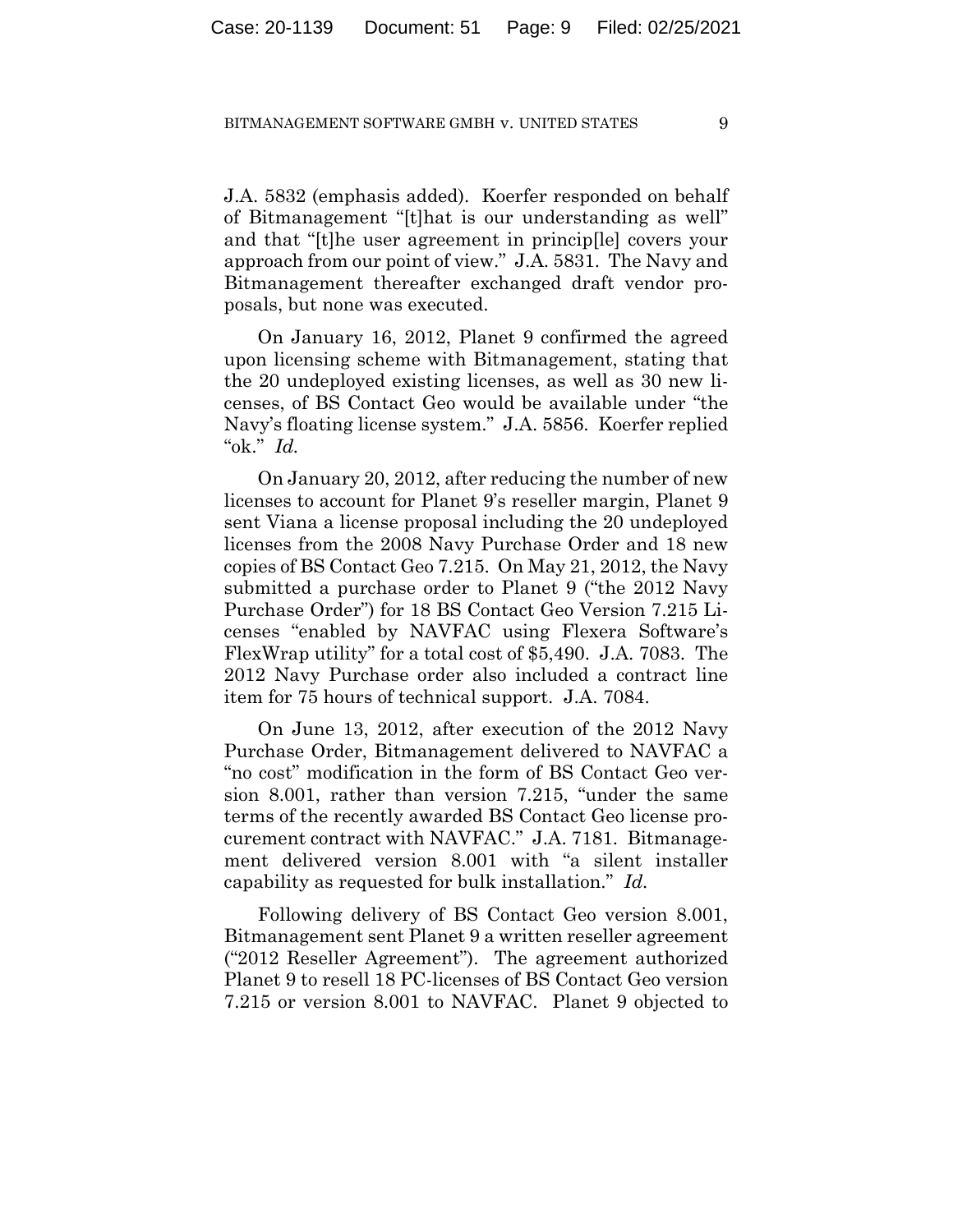the initial document's discussion of Planet 9 as an "end user" rather than a "reseller." In September 2012, Bitmanagement sent a substantively identical agreement revising the language. The 2012 Reseller Agreement was never signed. It is undisputed, however, that Planet 9 and Bitmanagement reached an agreement.

On July 3, 2012, the Navy contacted Bitmanagement about the Navy's inability to use more than one license at a time and an incompatibility between the installation file and the Flexera software. Bitmanagement delivered a new installation file on July 23, 2012, so that the software could be FlexWrapped. It billed its time to modify the file pursuant to the 2012 Navy Purchase Order.

Over the next year, the Navy regularly updated Bitmanagement on its progress toward broad deployment on BS Contact Geo. *See, e.g.*, J.A 5914 (Viana to Schickel and Colleen: "Wanted [to] provide you an update of our efforts to deploy BS Contact Geo within NMCI."); J.A. 5917 (Viana to Schickel and Koerfer: "[W]e are working necessary processes to enable the deployment of BS Contact Geo across all Navy computers."); J.A. 5983 (Viana to Schickel and Koerfer: "Once certified [the Navy] will push the application to all 350,000+ NMCI computers and we will begin monitoring and reporting the usage through the Flex License Manager."). Bitmanagement's responses to these messages were generally positive and encouraging. J.A. 5917 (Schickel to Viana: "[T]hank you for your encouraging e-mail."); J.A. 5966 (Schickel to Viana: "[T]hanks for the good news!").

The Navy began widespread deployment of BS Contact Geo version 8.001 to the NMCI network in July 2013. The program remained on NMCI computers through at least September 2016. During that time, Flexera "did not monitor or control the use of the BS Contact Geo plugin," i.e., the OCX component of the software was not FlexWrapped.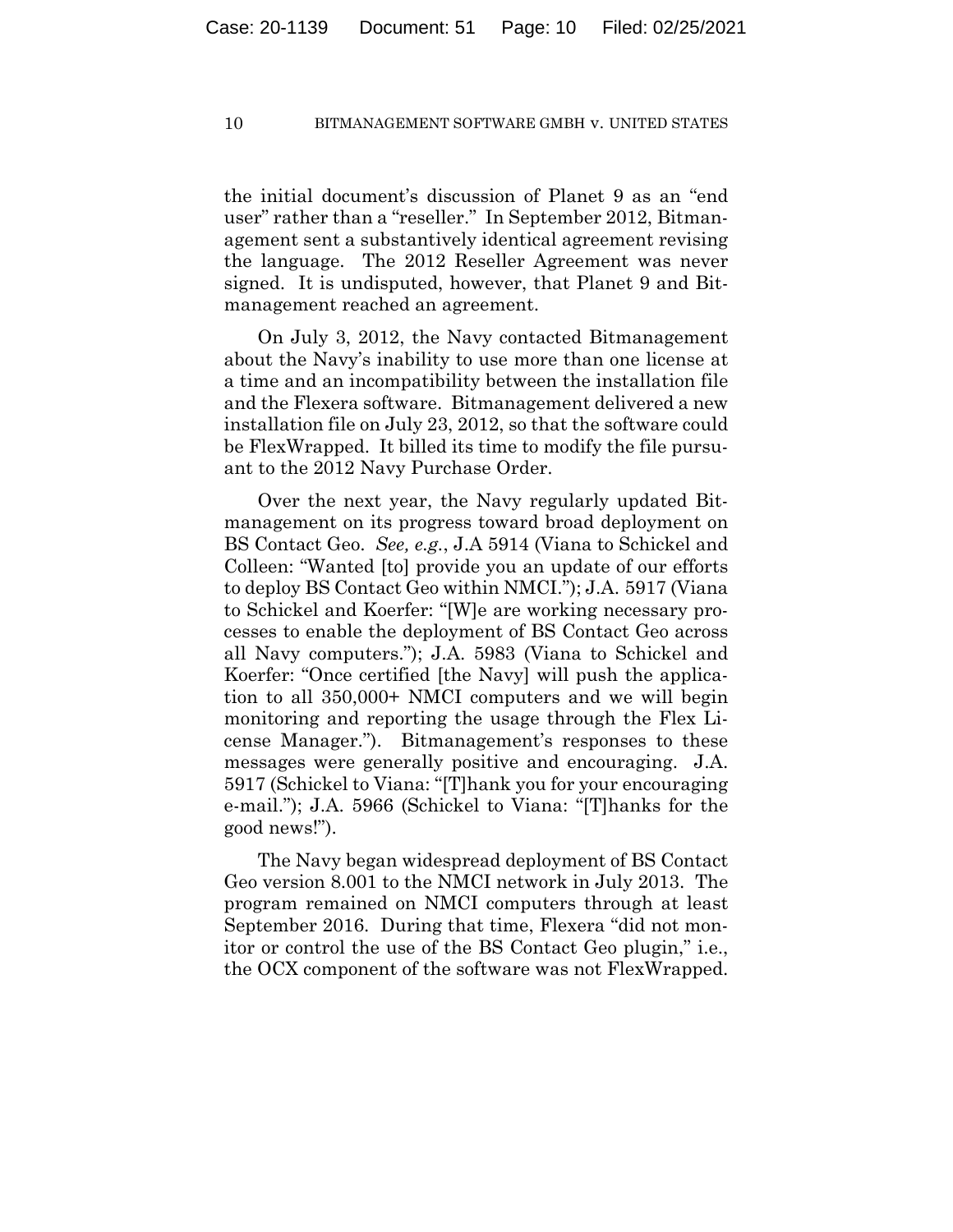J.A. 10067–68 ¶ 95. The Navy did not purchase any additional copies of BS Contact Geo.

# E. Claims Court Proceedings

On July 6, 2016, Bitmanagement filed an application to register BS Contact Geo version 8.001 with the United States Copyright Office. On July 15, 2016, Bitmanagement filed suit against the government in the Claims Court alleging that the Navy infringed its copyright.

The Claims Court held a six-day bench trial from April 22–29, 2019. Following post-trial briefing, in a September 9, 2019, opinion, the court held that the government was not liable for copyright infringement. Specifically, the Claims Court found: (1) Bitmanagement made a prima facie case of copyright infringement; and (2) no express agreement granted the Navy a license to install BS Contact Geo on all of the Navy's computers; but (3) the Navy had met its burden to show that Bitmanagement authorized the Navy to copy BS Contact Geo version 8.001 across the Navy's NMCI network of computers. *Bitmanagement*, 144 Fed. Cl. at 655–56.

The Claims Court's conclusions as to the first two issues are not challenged on appeal. As to the third issue, the court found, based on the above recited facts, "it is clear that Bitmanagement authorized the Navy to deploy—i.e., copy—BS Contact Geo version 8.001 across the Navy's NMCI network." *Id.* at 656. The Claims Court explained that Bitmanagement always understood the Navy's desire for a product suitable for broad deployment and consistently assisted the Navy in achieving that goal by, for example, providing a license file that was not PC-specific, providing a silent installer, and modifying the installation file for Flexera compatibility. *Id.* The Claims Court also considered the exchanges between the Navy and Bitmanagement relating to a "floating license server approach" and, thereafter, the various updates from the Navy on its progress toward broad deployment. *Id.* at 656–57. The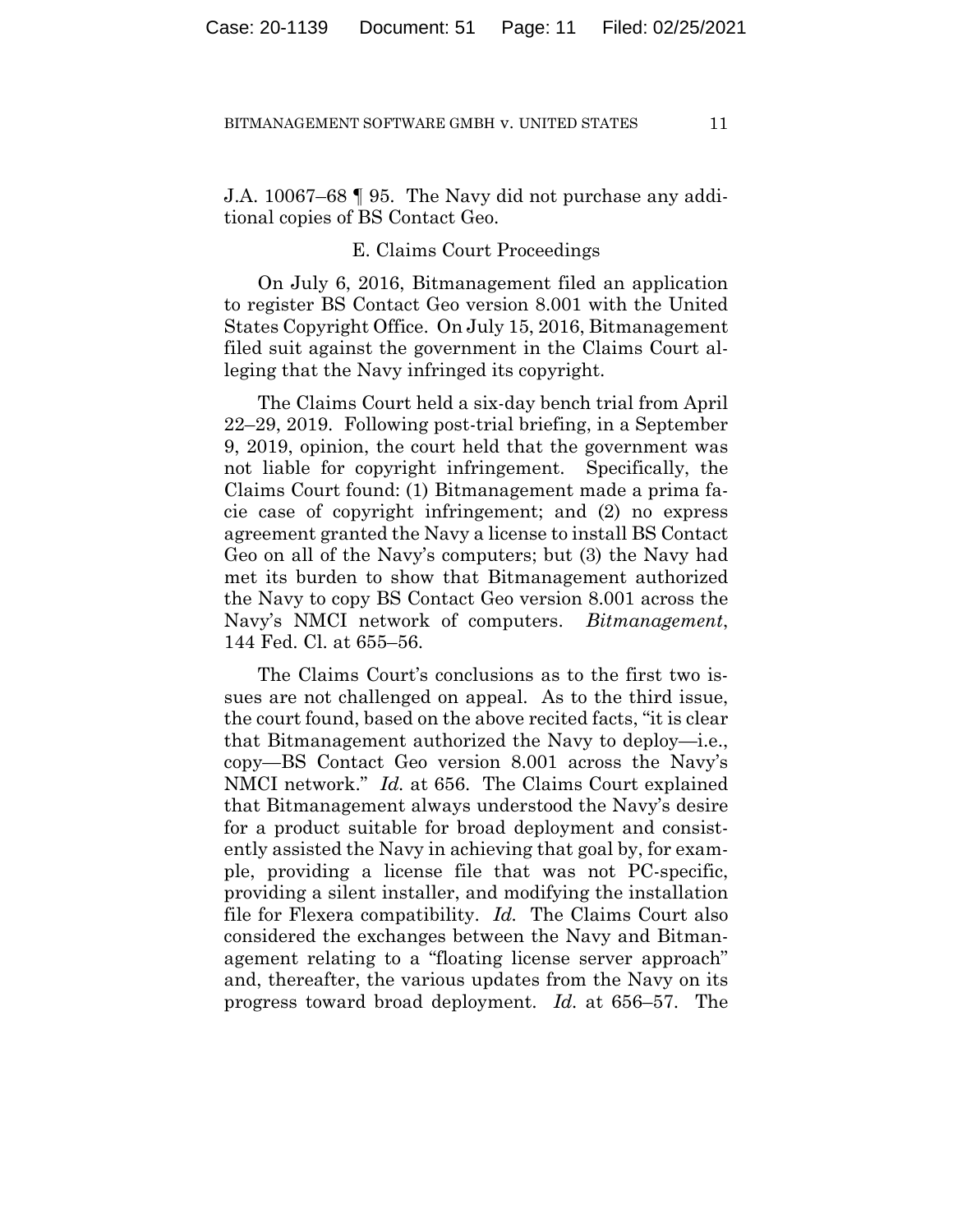Claims Court concluded, "[t]ogether, these interactions unequivocally show that Bitmanagement was not only aware that the Navy planned to install BS Contact Geo 'across a broad spectrum of the NMCI realm' but also that Bitmanagement authorized such installations." *Id.* at 657.

The court further found that Bitmanagement agreed to this scheme "because Flexera would limit the number of simultaneous *users* of BS Contact Geo, regardless of how many copies were installed on Navy computers." *Id.* at 648. It reasoned that Flexera would render the actual number of copies irrelevant and provide the Navy with a necessary tool for determining how many additional licenses to purchase. *Id.* 

The Claims Court entered judgment in favor of the government on September 9, 2019. Bitmanagement timely filed a notice of appeal. We have jurisdiction to hear appeals from final decisions of the Claims Court pursuant to 28 U.S.C. § 1295(a)(3).

## II. DISCUSSION

On appeal from the Claims Court, we review legal conclusions de novo and factual findings for clear error. *Gaylord v. United States*, 678 F.3d 1339, 1342 (Fed. Cir. 2012). "A finding is 'clearly erroneous' when although there is evidence to support it, the reviewing court on the entire evidence is left with the definite and firm conviction that a mistake has been committed." *United States v. U.S. Gypsum Co.*, 333 U.S. 364, 395 (1948). "Where the district court's account of the evidence is plausible in light of the record viewed in its entirety, the court of appeals may not reverse it even though convinced that had it been sitting as the trier of fact, it would have weighed the evidence differently." *June Med. Servs. LLC v. Russo*, 140 S. Ct. 2103, 2121 (2020) (internal quotation marks omitted). Thus, "[a] finding that is 'plausible' in light of the full record—even if another is equally or more so—must govern." *Cooper v. Harris*, 137 S. Ct. 1455, 1465 (2017).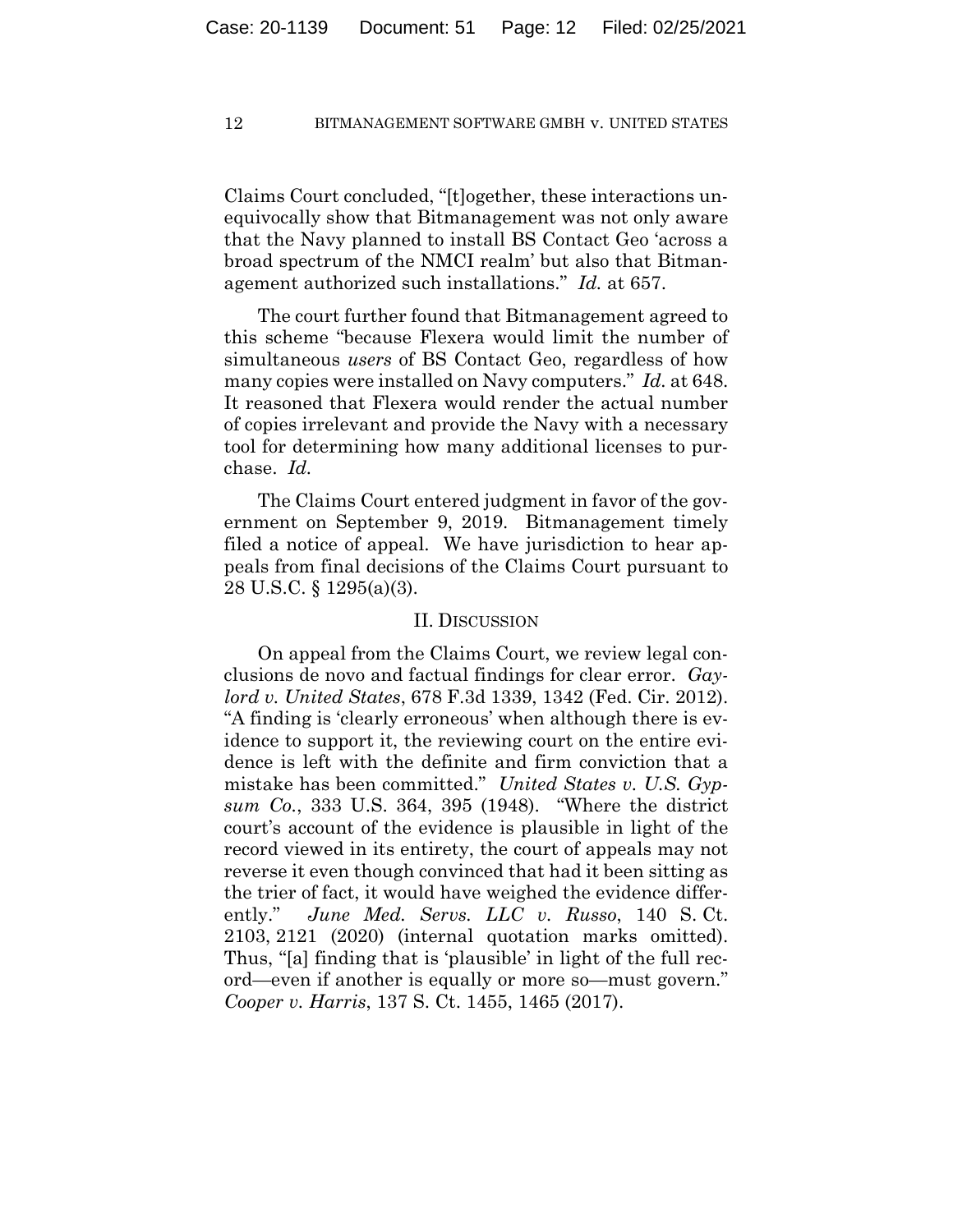Bitmanagement raises three challenges to the Claims Court's decision. It argues: (1) the Claims Court's finding of an implied-in-fact license[2](#page-12-0) is not legally supported or factually plausible; (2) an implied-in-fact license between Bitmanagement and the Navy is precluded as a matter of law; and (3) regardless of any implied-in-fact license, the Claims Court erred by failing to address whether the Navy complied with the Flexera condition of the license. We address each argument in turn.

A. The Claims Court's Finding of an Implied-in-Fact License Is Legally Supported and Factually Plausible

Copyright licenses are a type of contract and, therefore, governed by common law contracting principles. *See Dep't of Parks & Recreation v. Bazaar Del Mundo Inc.*, 448 F.3d 1118, 1130 (9th Cir. 2006) ("Licenses are contracts 'governed by ordinary principles of . . . contract law.'" (quoting *Power Lift, Inc. v. Weatherford Nipple-Up Sys., Inc.*, 871 F.2d 1082, 1085 (Fed. Cir. 1989))). Thus, as with implied-in-fact contracts, an implied-in-fact license "is one founded upon a meeting of the minds, which, although not embodied in an express contract, is inferred, as a fact, from conduct of the parties showing, in the light of the surrounding circumstances, their tacit understanding." *City of Cincinnati v. United States*, 153 F.3d 1375, 1377 (Fed. Cir. 1998) (internal quotation marks omitted). Finding such a license ordinarily requires finding: "1) mutuality of intent to contract; 2) consideration; and, 3) lack of ambiguity in offer and acceptance." *City of El Centro v. United States*, 922 F.2d 816, 820 (Fed. Cir. 1990). An implied

<span id="page-12-0"></span><sup>2</sup> The Claims Court expressly found that the Navy's mass download of BS Contact Geo was "authorized." The parties treat the court's finding as one of an implied-in-fact contract or license between Bitmanagement and the Navy. We agree with the parties' characterization of the court's decision.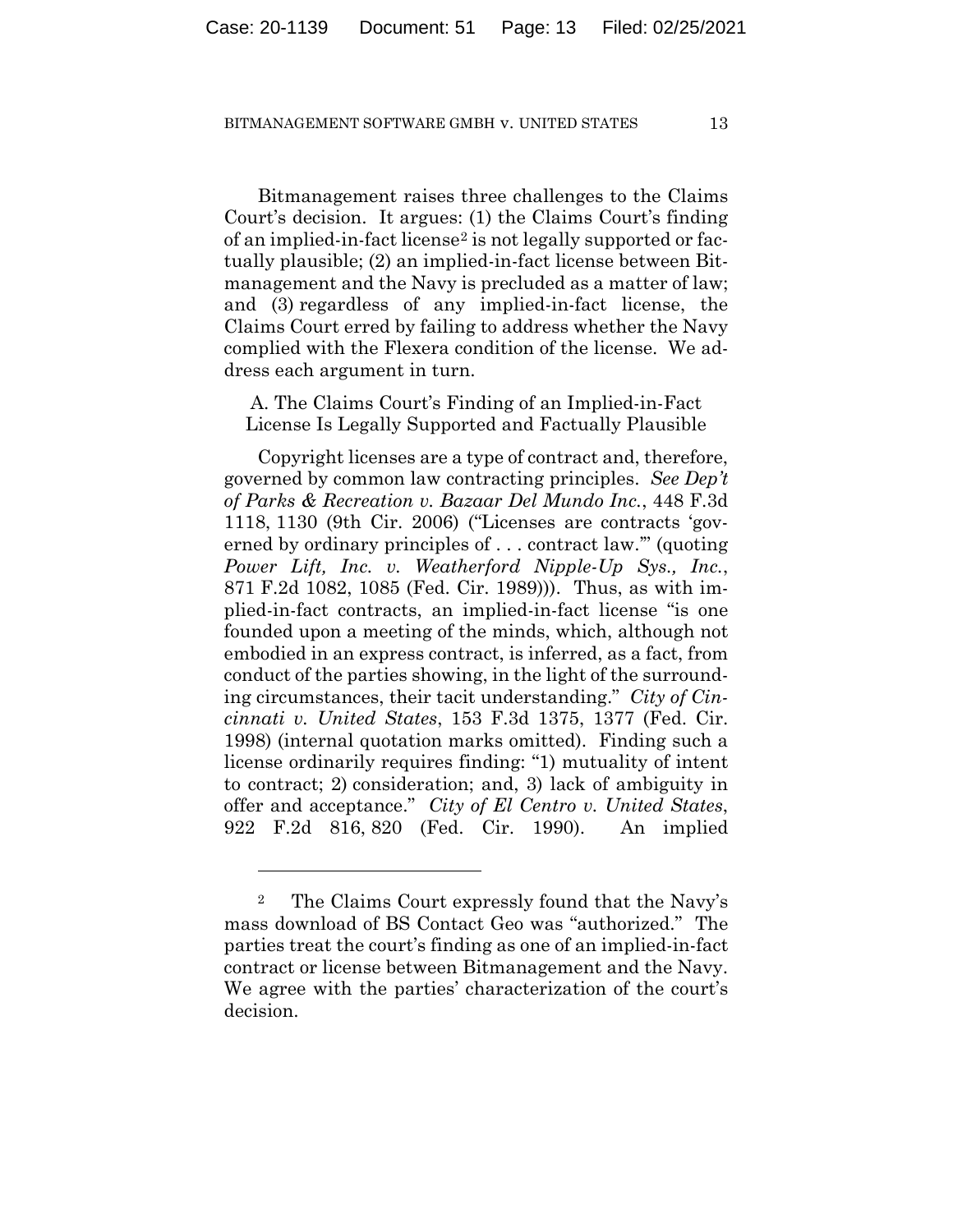nonexclusive copyright license may be found, however, in the absence of consideration. *See, e.g.*, *Avtec Sys., Inc. v. Peiffer*, 21 F.3d 568, 574 n.12 (4th Cir. 1994) ("[A]n implied license is necessarily nonexclusive and revocable absent consideration."); 3 Melville B. Nimmer & David Nimmer, *Nimmer on Copyright* § 10.03[A][8] (2020) ("[N]o consideration is necessary under federal law to effectuate a transfer of copyright ownership that does not purport to require consideration. Note, however, that consideration is necessary to render a nonexclusive license irrevocable.").

Bitmanagement argues that the Claims Court failed to address the prevailing legal test for finding an implied-infact license and, instead, improperly engaged in a generalized assessment of the parties' interactions. Appellant's Br. 34–35. Specifically, Bitmanagement argues that the Claims Court was required to apply the Ninth Circuit's "*Effects* factors." Bitmanagement reads the law too narrowly.

Bitmanagement is correct that, in the copyright context, the *Effects* factors, derived from *Effects Associates v. Cohen*, 908 F.2d 555, 558–59 (9th Cir. 1990), are often used to determine whether an implied nonexclusive license may be found. The three factors courts consider are whether "(1) a person (the licensee) requests the creation of a work, (2) the creator (the licensor) makes that particular work and delivers it to the licensee who requested it, and (3) the licensor intends that the licensee copy and distribute his work." *Nelson-Salabes, Inc. v. Morningside Dev., LLC*, 284 F.3d 505, 514 (4th Cir. 2002) (quoting *I.A.E., Inc. v. Shaver*, 74 F.3d 768, 776 (7th Cir. 1996)). The *Effects* factors are not the exclusive inquiry used by the regional circuits, however. *See* 3 Nimmer & Nimmer, *supra*, § 10.03[A][7] ("Although those three factors, when they exist, may lead to the conclusion that there is a valid implied license, . . . other tests . . . reveal how questionable it is for other courts to transmute those three factors into the only applicable test."). Accordingly, as the Fifth Circuit has explained, "[w]hen the totality of the parties' conduct indicates an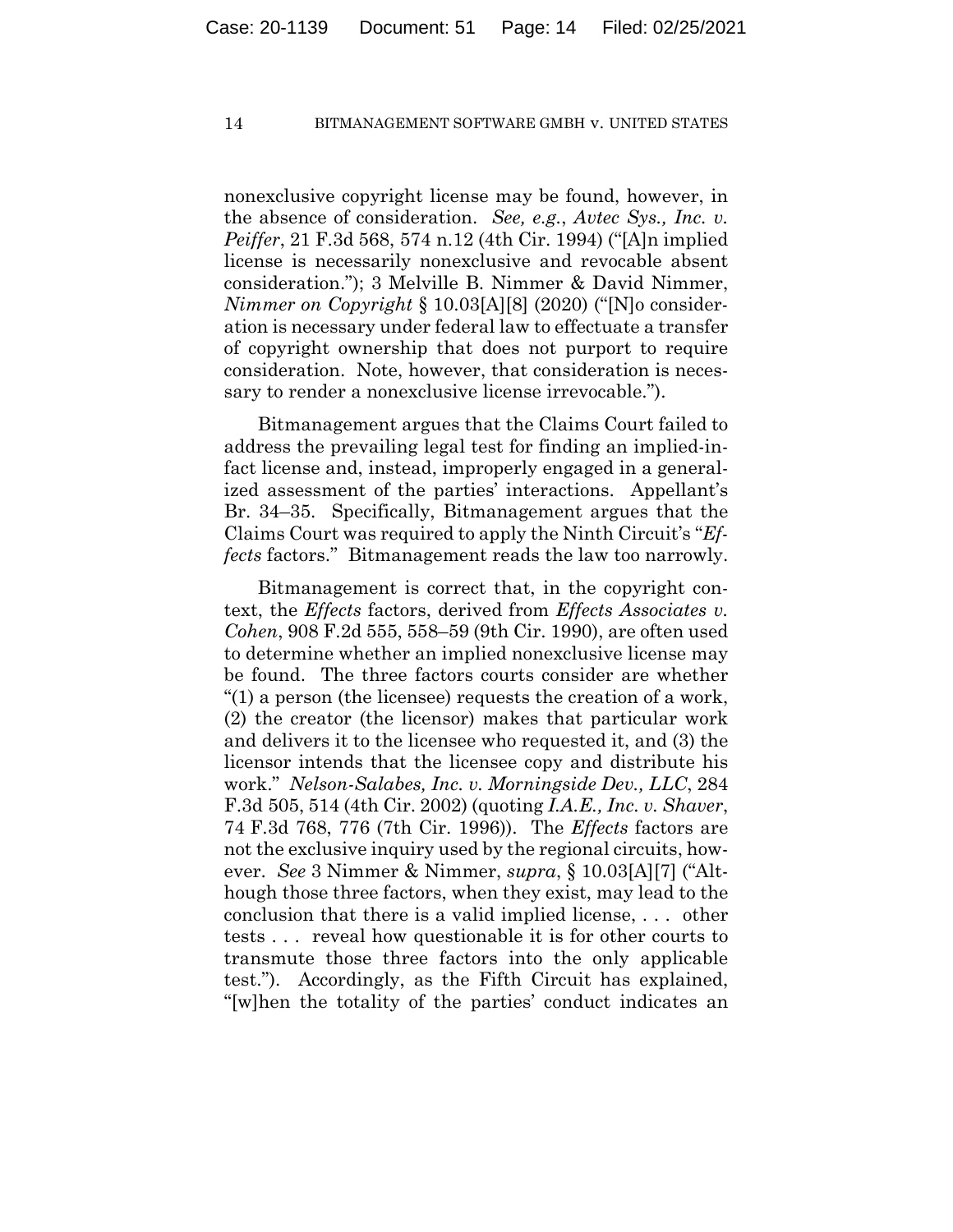intent to grant such permission, the result is a legal nonexclusive license." *Lulirama Ltd. v. Axcess Broad. Servs., Inc.*, 128 F.3d 872, 879 (5th Cir. 1997) (quoting 3 Nimmer & Nimmer, *supra*, § 10.03[A][7]); *see also Baisden v. I'm Ready Prods., Inc.*, 693 F.3d 491, 501 (5th Cir. 2012) (the existence of an implied license depends on the totality of the parties' conduct). We have similarly, albeit in the patent context, emphasized the relevance of parties' entire course of conduct to the determination of whether an implied-in-fact license exists. *See Wang Labs., Inc. v. Mitsubishi Elecs. Am., Inc.*, 103 F.3d 1571, 1580 (Fed. Cir. 1997) (holding that the "entire course of conduct" is relevant to finding an implied patent license).

The Claims Court did not legally err by considering Bitmanagement and the Navy's entire course of conduct to find an implied-in-fact license. The *Effects* factors, which were first articulated in the context of movie footage created for incorporation into a specific film, are simply too remote from the facts of this case to be useful. *See Effects*, 908 F.2d at 558–59. In cases such as this one, where the copyrighted work at issue is a commercially available software product rather than one made for a specific end-user, it is appropriate to consider the totality of the parties' course of conduct to decide whether an implied-in-fact license exists.

Bitmanagement further argues, regardless of the applicable test, that the record does not support finding a "meeting of the minds." Appellant's Br. 41–44. The government responds that there is no "meeting of the minds" requirement for finding an implied-in-fact license. Appellee's Br. 37. While we reject the government's assertion that a meeting of the minds is irrelevant, we hold that the Claims Court did not clearly err in finding a meeting of the minds on the record before it.

As noted, an implied-in-fact license may be found only "upon a meeting of the minds" that "is inferred, as a fact,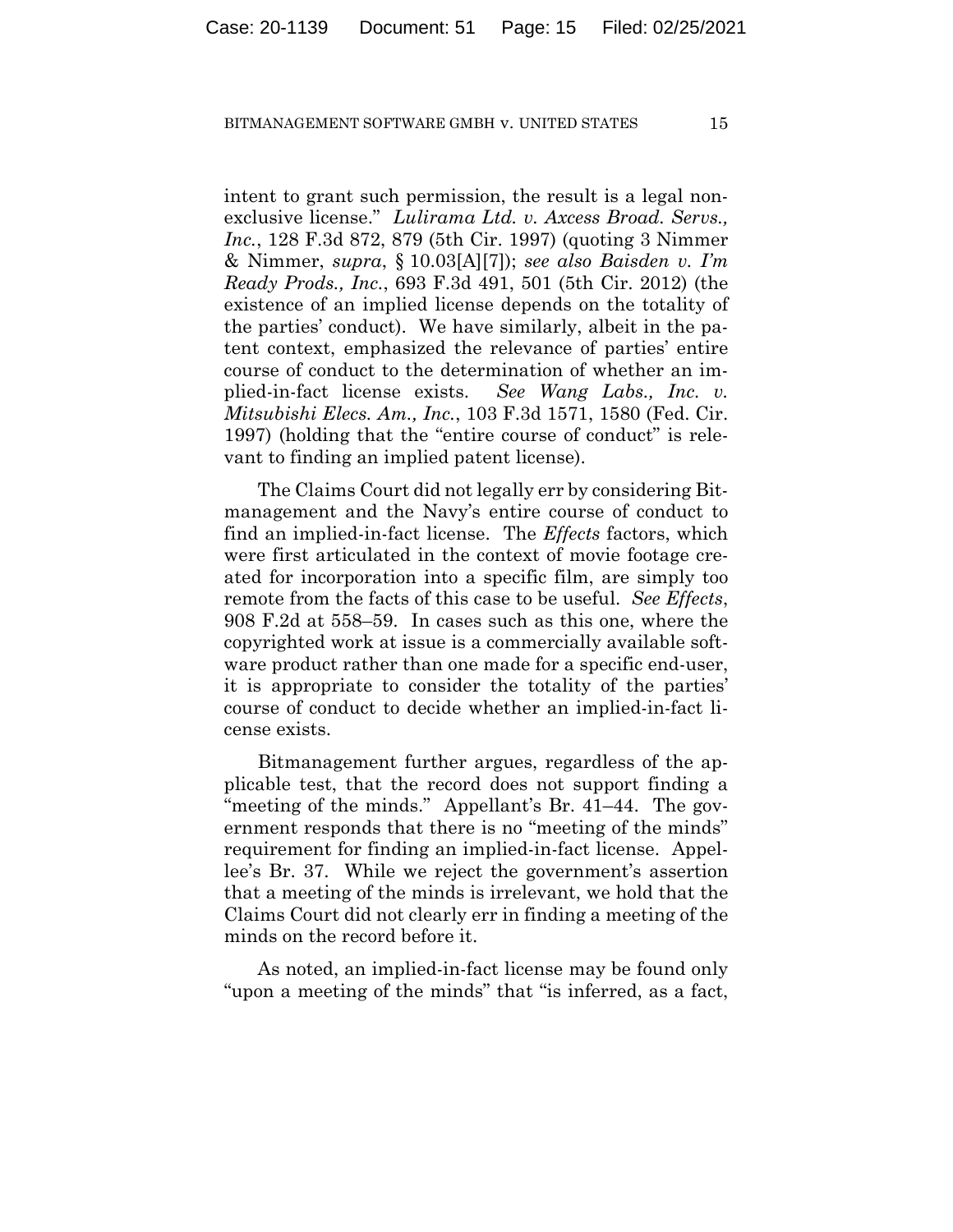from conduct of the parties showing, in the light of the surrounding circumstances, their tacit understanding." *City of Cincinnati*, 153 F.3d at 1377 (quoting *Balt. & O.R. Co. v. United States*, 261 U.S. 592, 597 (1923)). The government's contention that this requirement does not exist is, therefore, incorrect.

The record, however, supports the plausibility of the Claims Court's finding of a meeting of the minds. As discussed above, the Claims Court considered numerous email exchanges between Bitmanagement and the Navy. Based on those communications, the Claims Court found: (1) Bitmanagement understood from the beginning that the Navy desired to broadly deploy the software; (2) Bitmanagement agreed to a "floating license server approach" that would control the use of individual copies of the program installed on Navy computers; (3) the Navy informed Bitmanagement on several occasions of its plan to broadly deploy the program; and (4) Bitmanagement confirmed that it understood the plan. *Bitmanagement*, 144 Fed. Cl. at 656–57. Together, the court concluded, "these interactions unequivocally show that Bitmanagement was not only aware that the Navy planned to install BS Contact Geo 'across a broad spectrum of the NMCI realm' but also that Bitmanagement authorized such installations." *Id.* at 657.

Though Bitmanagement would have us read the communications and testimony differently to reach a different conclusion, and though such a reading is certainly supported by the record, that is not our place when reviewing factual findings for clear error. The Claims Court's finding of a meeting of the minds is *a* plausible conclusion and thus is not clearly erroneous. We must, therefore, defer to the Claims Court's finding.

During oral argument, counsel for the government contended that Bitmanagement and the Navy made a "mutual mistake" as to the compatibility of Flexera with BS Contact Geo. *See* Oral Arg. at 16:46–17:13, *available at*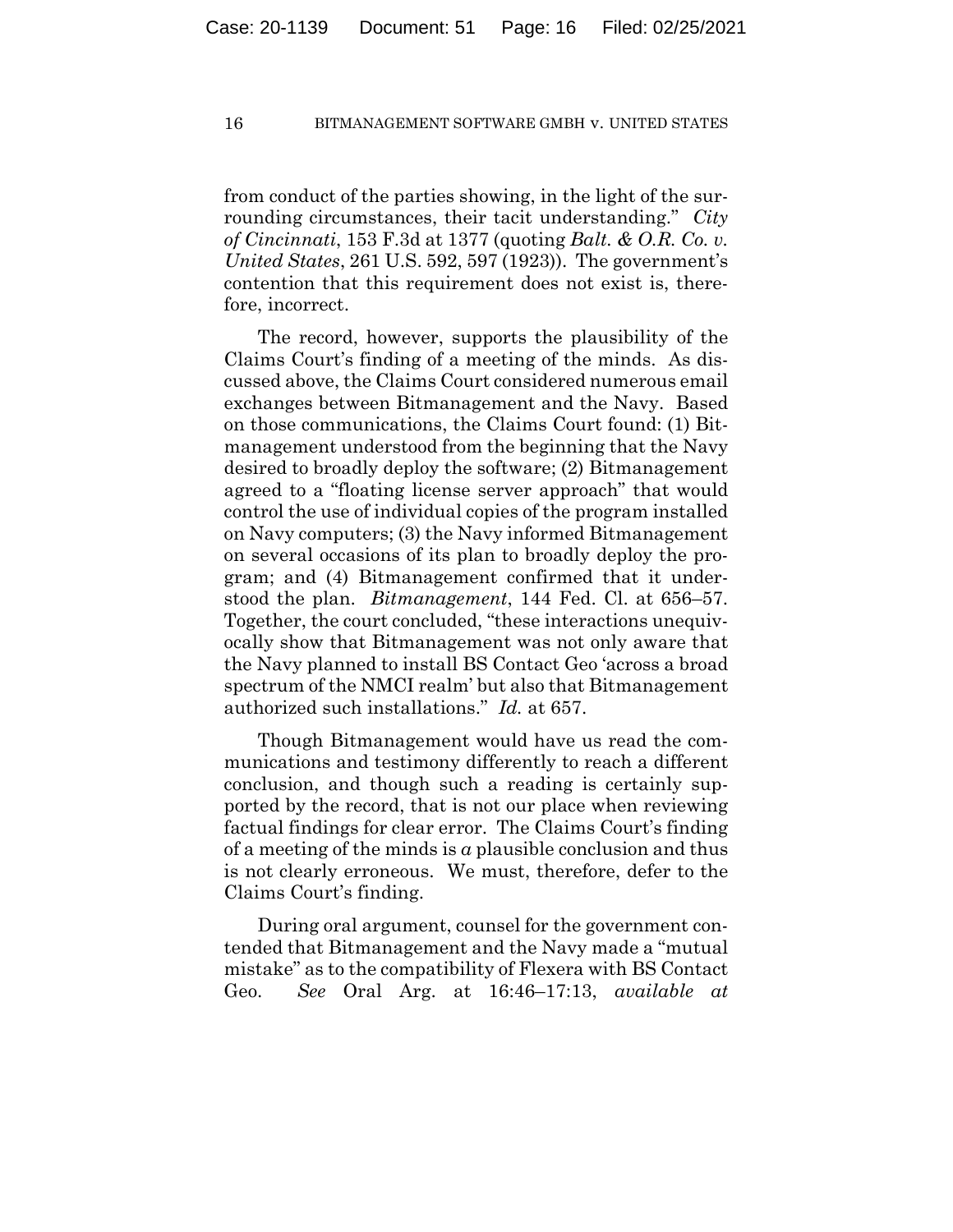http://oralarguments.cafc.uscourts.gov/default.aspx?fl=20- 1139\_11032020.mp3. This admission raises for us grave doubts as to the Claims Court's ultimate finding of a meeting of the minds. We are dubious whether a meeting of the minds is possible when the parties involved so clearly did not understand the technology. Even weighing this in the balance, however, the Claims Court's finding remains plausible. And, as discussed below, our affirmance of the Claims Court's factual finding is not dispositive because the Navy breached a condition precedent of any implied-infact license and thus infringed Bitmanagement's copyright.

Because we must defer to the Claims Court's finding of a meeting of the minds, we affirm the Claims Court's finding of an implied-in-fact license between the Navy and Bitmanagement.

# B. The Implied-in-Fact License Between the Navy and Bitmanagement Was Not Precluded

Bitmanagement further argues that the express contracts between the Navy and Planet 9, and between Planet 9 and Bitmanagement, precluded the Claims Court's finding of an implied-in-fact license. On the facts of this case, we disagree.

It is well established that "the existence of an express contract precludes the existence of an implied-in-fact contract dealing with the same subject matter, unless the implied contract is entirely unrelated to the express contract." *Seh Ahn Lee v. United States*, 895 F.3d 1363, 1370 (Fed. Cir. 2018) (quoting *Bank of Guam v. United States*, 578 F.3d 1318, 1329 (Fed. Cir. 2009)); *see also Klebe v. United States*, 263 U.S. 188, 192 (1923) ("A contract implied in fact is one inferred from the circumstances or acts of the parties; but an express contract speaks for itself and leaves no place for implications."). The preclusion rule, however, is less clearly applicable when the express contracts are not directly between the parties to the impliedin-fact contract. *Peter v. United States*, 6 Cl. Ct. 768, 780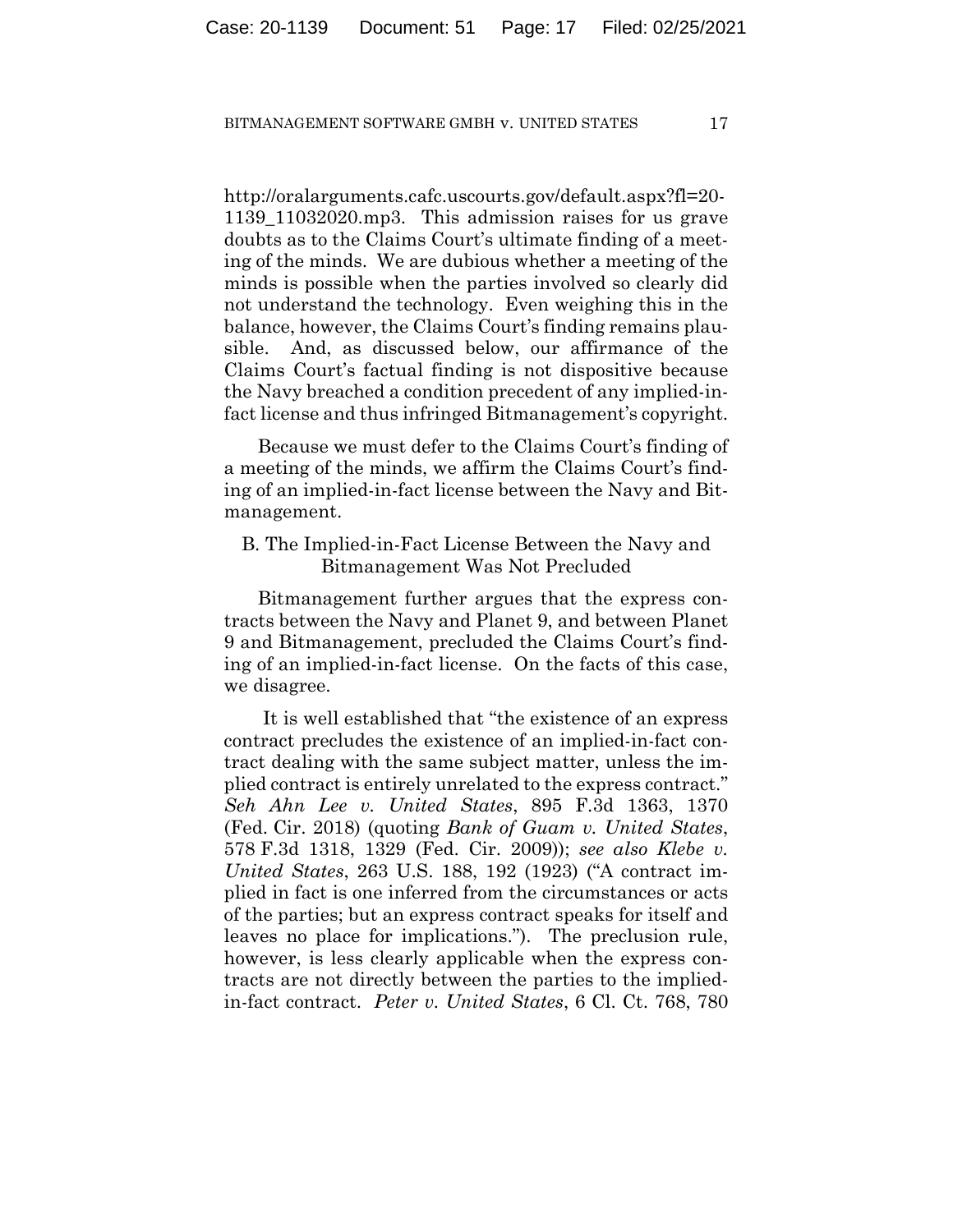(1984) ("The rule that the existence of an express contract preempts an implied contract has full effect only when the parties to both contracts are the same."). When such a disconnect exists, a court should apply the preclusion rule only when the totality of the specific facts and circumstances shows that such an agreement was precluded by the first contract. *Cf. Ground Improvement Techs., Inc. v. United States*, 618 F. App'x 1020, 1030 (Fed. Cir. 2015); *see also Normandy Apartments, Ltd. v. United States*, 633 F. App'x 933, 940 (Fed. Cir. 2015).

Application of the preclusion rule was not warranted in this case for three primary reasons. First, Bitmanagement and the Navy were intentional in their decision not to enter into an express contractual relationship. As to the express agreements, the parties stipulated that "[t]here is no privity of contract between the United States and Bitmanagement." J.A. 10057 ¶ 34. Instead, Bitmanagement and the Navy chose to use intermediary Planet 9 to conduct business. J.A. 10057 ¶ 35. Planet 9's Finder's Fee Agreement with Bitmanagement clarified that Planet 9 was "neither entitled to represent [Bitmanagement] in any legal or other transaction nor to make any binding or nonbinding statement o[n] behalf of [Bitmanagement]." J.A. 10057–58 ¶ 36. Second, the topic of the implied-in-fact license in this case, i.e., the license to copy BS Contact Geo onto all Navy computers, is not covered by any express agreement—in fact, no express contract mentions "copies." And third, the express contracts are ambiguous as to how the parties to those contracts understood Flexera would be used. This is all to say that, in this case, the express contracts do not capture or reflect the discussions that occurred between the Navy and Bitmanagement directly. Nor could they, as Planet 9 was prevented from binding Bitmanagement in any way. It is clear, however, that the Navy and Bitmanagement came to a separate understanding, not reflected in the express contracts, which would be unfair to preclude. *Compare* J.A. 5832 (Viana confirming Bitmanagement's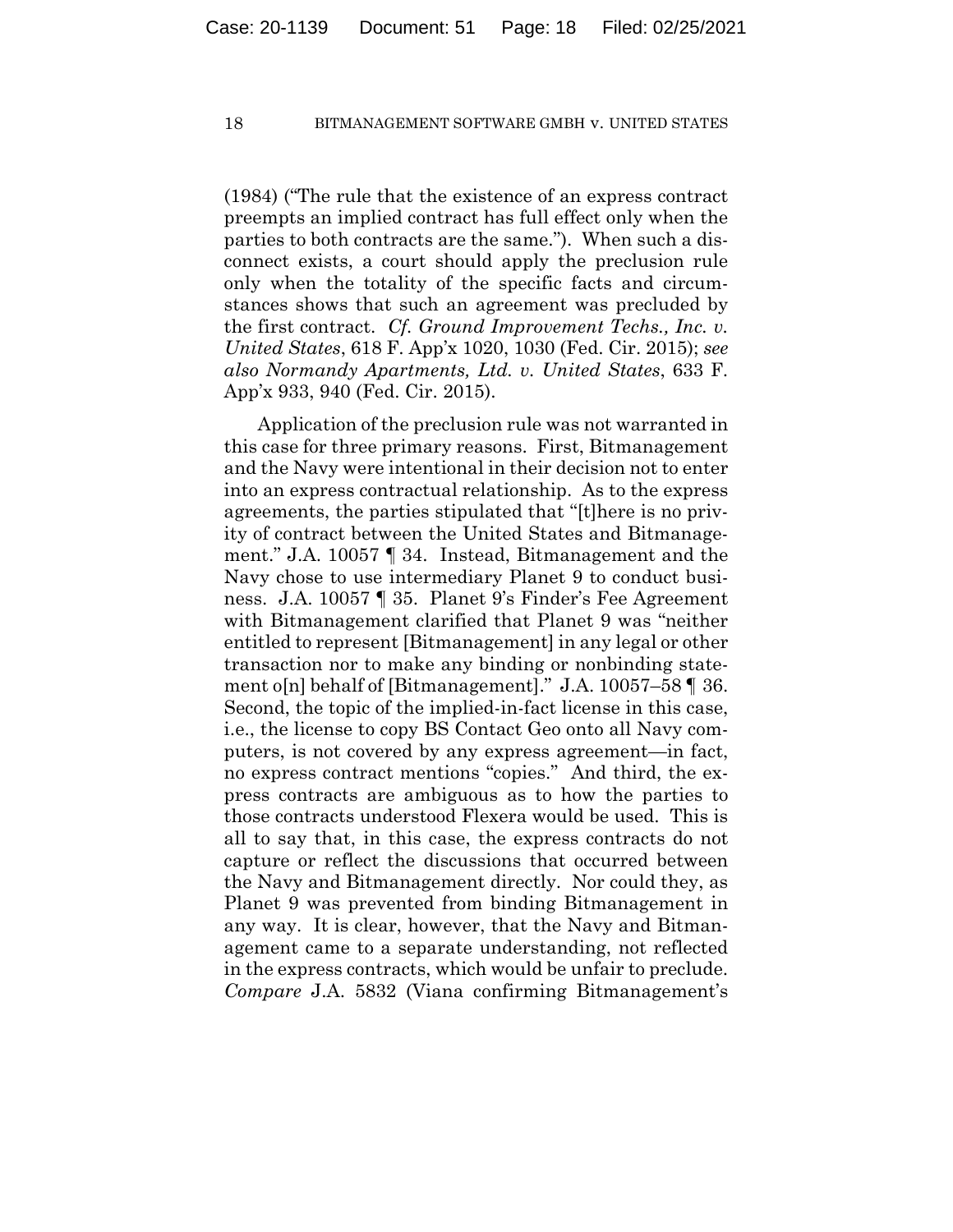understanding of the Navy's plan to use Flexera "to track the use of the 20 licenses across a broad spectrum of the NMCI realm (versus having those 20 licenses mapped to individual PCs)"), *with* J.A. 5831 (Koerfer agreeing, "[t]hat is our understanding as well. The user agreement in princip[le] covers your approach from our point of view."). For these reasons, we decline to apply the preclusion rule on this record.

# C. The Navy Failed to Comply with the Flexera Condition of the Implied-in-Fact License

Bitmanagement argues that, even if the government establishes that an implied-in-fact license could have covered the Navy's actions, the Navy nevertheless committed copyright infringement by failing to comply with a condition of the license. Appellant's Br. 45–48. Specifically, Bitmanagement contends that use of Flexera was a condition precedent to the Navy copying BS Contact Geo onto all Navy computers. Appellant's Reply Br. 24–30. The government responds that Flexera was merely a covenant such that any grievance raised by Bitmanagement necessarily sounds in contract, a claim that Bitmanagement never asserted. Appellee's Br. 52–54. We agree with Bitmanagement.

Normally, a copyright owner who grants a license to his copyrighted material has waived his right to sue the licensee for copyright infringement and must instead pursue a claim for breach of contract. *Jacobsen v. Katzer*, 535 F.3d 1373, 1380 (Fed. Cir. 2008). "If, however, a license is limited in scope and the licensee acts outside the scope, the licensor can bring an action for copyright infringement." *Id.* Whether a licensee acts outside the scope of a contract by failing to comply with a term of the parties' agreement turns on whether that term is a condition that limits the scope of the license or is merely a covenant. *Id.*; *see also* 3 Nimmer & Nimmer, *supra*, § 10.15[A][2] ("If the grantee's violation consists of a failure to satisfy a condition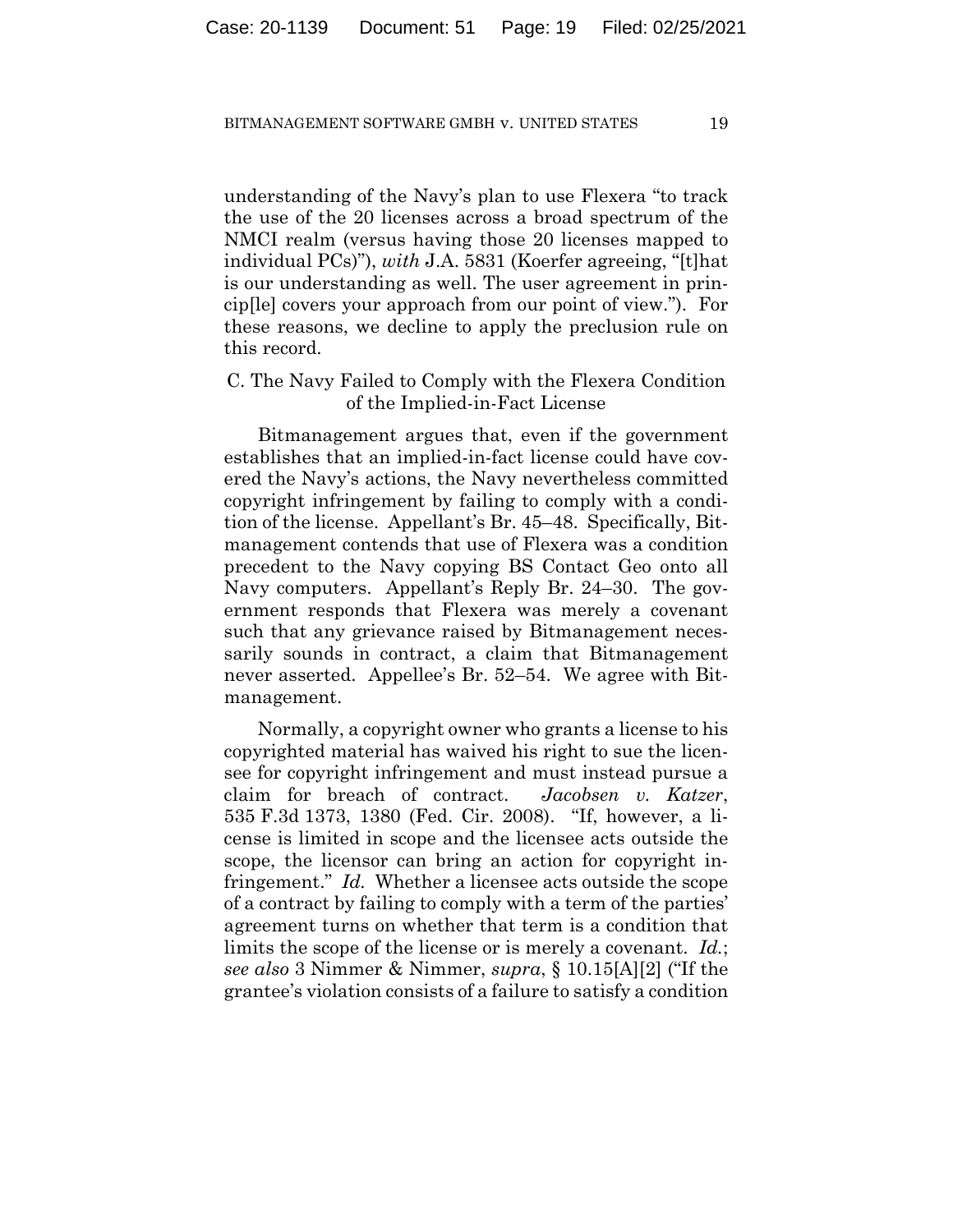to the grant (as distinguished from a breach of a covenant), it follows that the rights dependent on satisfaction of that condition have not been effectively granted, rendering any use by the grantee without authority from the grantor. The legal consequence is that the grantee's conduct may constitute copyright infringement."). Terms of a license or contract are presumed to be covenants, rather than conditions, unless it is clear that a condition precedent was intended. *See, e.g.*, *Mularz v. Greater Park City Co.*, 623 F.2d 139, 142 (10th Cir. 1980) ("Where the intention or meaning of a contract is in question as to whether it should be construed as a covenant, or, in the alternative, a condition precedent, the tendency of the courts is to construe it as a covenant or a promise rather than a condition unless it is plain that a condition precedent was intended."); *Graham v. James*, 144 F.3d 229, 237 (2d Cir. 1998).

As noted, the Claims Court stopped short of reaching this issue. The court's findings and the undisputed factual record are nevertheless sufficient to allow resolution as a matter of law.

Though the terms of an implied license are by definition not contained in a written instrument, the Flexera term of the implied license between Bitmanagement and the Navy can readily be understood from the parties' entire course of dealings. The Claims Court did just that when it found that "Bitmanagement agreed to [the] licensing scheme *because* Flexera would limit the number of simultaneous *users* of BS Contact Geo, regardless of how many copies were installed on Navy computers." *Bitmanagement*, 144 Fed. Cl. at 658 (first emphasis added). That is, the court found that Flexera was a condition of the impliedin-fact license between Bitmanagement and the Navy. Flexera would function by limiting, from the time of copying, the number of simultaneous users of the program. This condition rendered reasonable the otherwise objectively unreasonable decision of Bitmanagement to allow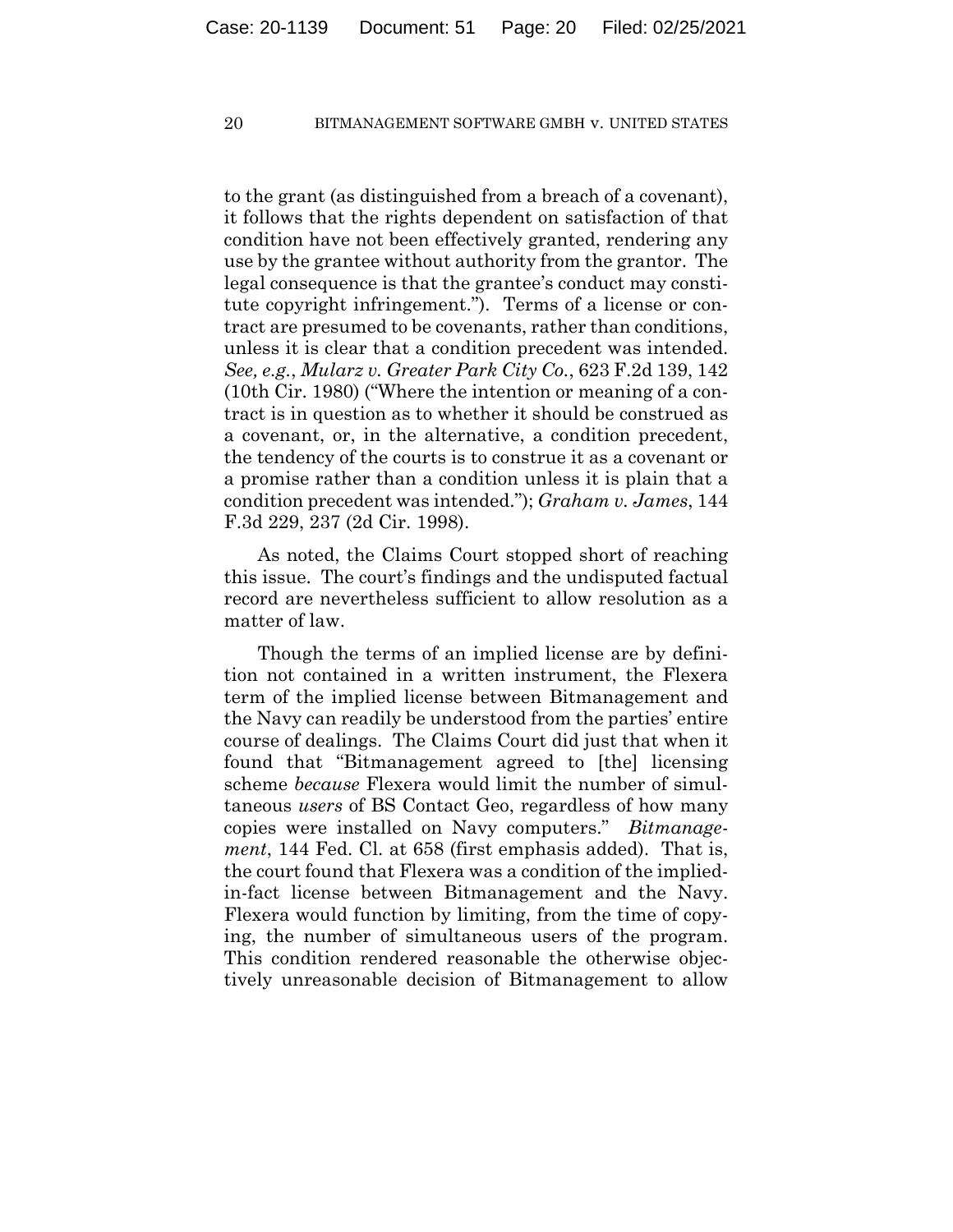the Navy to make unlimited copies of its commercial product.

We agree with the court's assessment. This is one of those rare circumstances where the record as a whole reflects that the *only* feasible explanation for Bitmanagement allowing mass copying of its software, free of charge, was the use of Flexera *at the time of copying*. Thus, the Flexera term was clearly a condition rather than merely a covenant. Unlike payment, which is typically considered a covenant, the use of Flexera at the time of copying was critical to the basic functioning of the deal. The timing of Flexera was key because the Navy's tracking of BS Contact Geo users was intended to establish how many additional licenses the Navy would purchase. Without tracking, the Navy would have no basis to purchase more licenses and, consequently, Bitmanagement would have had no reason to enter into the implied-in-fact license. Unlike payment, which can feasibly come at any time after contract performance, Flexera was only useful if it could track, from the beginning, the number of Navy users.

The Claims Court further found, and it is undisputed, that a copy of the BS Contact Geo software consists of "both a desktop executable file (EXE version) and a web browser plugin file (OCX version)." *Id.* at 648 (citing J.A. 10054 ¶ 18). This is significant because, as the parties stipulated, Flexera "did not monitor or control the use of the BS Contact Geo plugin." J.A. 10067–68 ¶ 95. In other words, the OCX component of the software was at no point properly monitored by Flexera. The extent to which the EXE version was monitored by Flexera appears to be disputed. That is, however, of no moment to the analysis because a condition of the implied-in-fact license was that the copies of BS Contact Geo be monitored by Flexera. That condition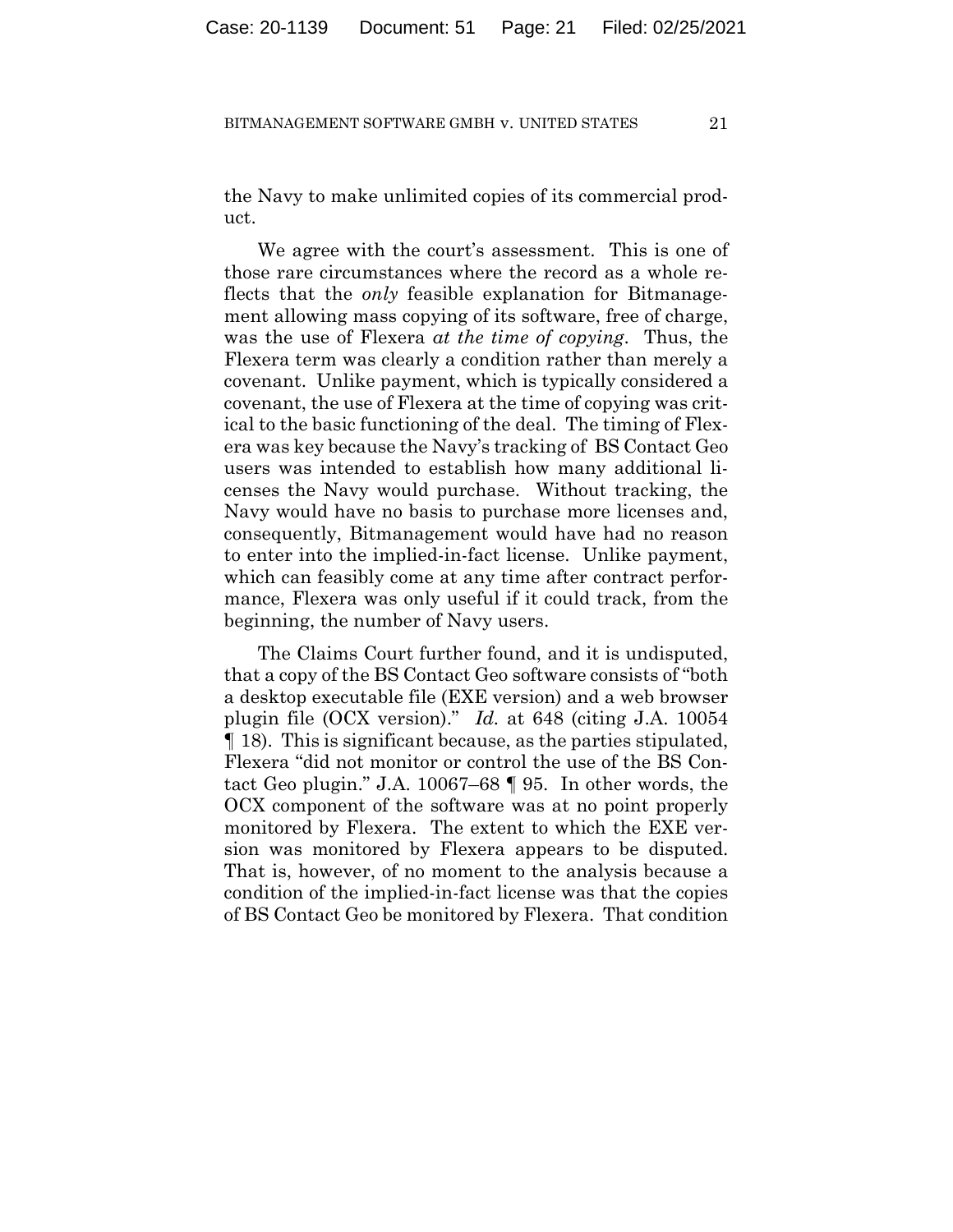could not have been met by monitoring only *half* of each copy.[3](#page-21-0) 

The Claims Court further found that Bitmanagement established a prima facie case of copyright infringement and that no express agreement authorized the Navy to copy BS Contact Geo onto all Navy computers. Thus, while the Navy had an implied-in-fact license to copy BS Contact Geo onto its computers, the Navy's failure to abide by the Flexera condition of that license renders its copying of the program copyright infringement.

## III. CONCLUSION

Though the Claims Court's finding of an implied-in-fact license is legally supported and factually plausible, the Navy's failure to comply with the Flexera condition of the license renders the Navy's copying outside the scope of that license. Such unauthorized copying is copyright

<span id="page-21-0"></span><sup>3</sup> The government briefly argues that it was not the Navy's responsibility to ensure Flexera compatibility and, thus, it was not responsible for any failure to comply with the condition. Appellee's Br. 51 ("Bitmanagement cannot assert a breach when it knew of the Flexera-enabled requirement but failed to provide software that could properly enable the Flexera feature."). Any potential failure of Bitmanagement to deliver a product that could be FlexWrapped does not, however, excuse the Navy making copies when, as a matter of fact, the program was not being monitored by Flexera. The Navy alone was in a position to verify compatibility and ensure that the condition was met. And, if it is true that the condition was impossible to meet, that simply means the Navy could not have lawfully made the copies under any set of facts.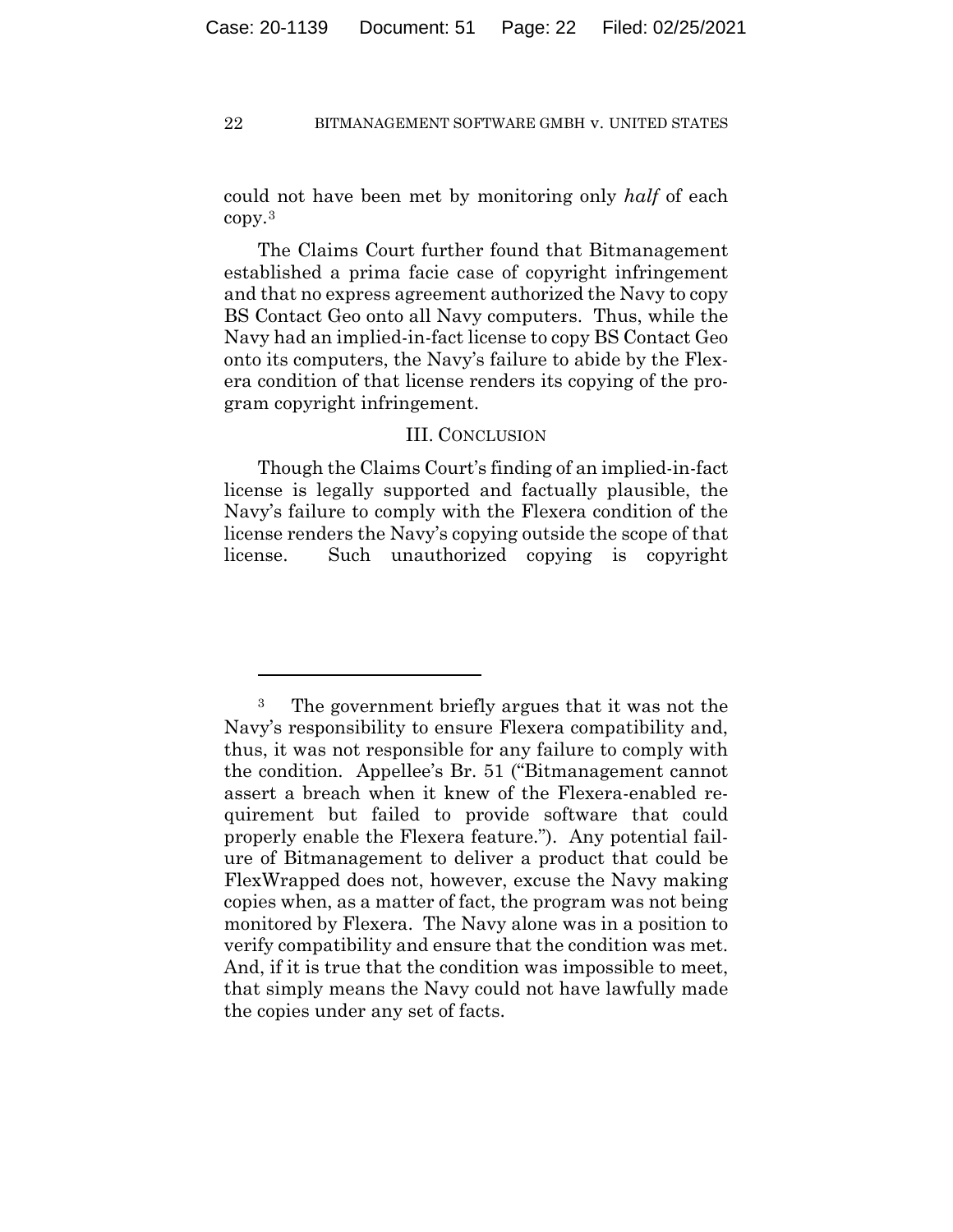infringement.[4](#page-22-0) We therefore vacate the Claims Court's judgment and remand for a determination of damages.[5](#page-22-1)

<span id="page-22-0"></span><sup>4</sup> We do not disturb the Claims Court's uncontested finding that at least 38 copies of BS Contact Geo 8.001 were authorized based on 38 remaining licenses from the 2012 Navy Purchase Order. *Bitmanagement*, 144 Fed. Cl. at 658 n.10.

<span id="page-22-1"></span><sup>5</sup> Because Bitmanagement's action is against the government, it is entitled only to "reasonable and entire compensation as damages . . ., including the minimum statutory damages as set forth in section 504(c) of title 17, United States Code." 28 U.S.C. § 1498(b). This amount may not include non-compensatory or punitive damages. *Gaylord v. United States*, 678 F.3d 1339, 1343 (Fed. Cir. 2012) ("*Gaylord I*"). Contrary to Bitmanagement's argument, *see* J.A. 10002 ¶ 5, it is not entitled to recover the cost of a seat license for each installation. If Bitmanagement chooses not to pursue statutory damages, the proper measure of damages shall be determined by the Navy's actual usage of BS Contact Geo in excess of the limited usage contemplated by the parties' implied license. That analysis should take the form of a hypothetical negotiation. *See Gaylord v. United States*, 777 F.3d 1363, 1368–72 (Fed. Cir. 2015); *Gaylord I*, 678 F.3d at 1342–45. As the party who breached the Flexera requirement in the implied license, the Navy bears the burden of proving its actual usage of the BS Contact Geo software and the extent to which any of it fell within the bounds of any existing license. *See* Restatement (Second) of Contracts § 352 cmt. a (Am. L. Inst. 1981) ("Doubts [about the extent of damages] are generally resolved against the party in breach."); *see also Energy Cap. Corp. v. United States*, 302 F.3d 1314, 1326–27 (Fed. Cir. 2002) (noting that uncertainty as to amount of damages does not preclude recovery and that the "risk of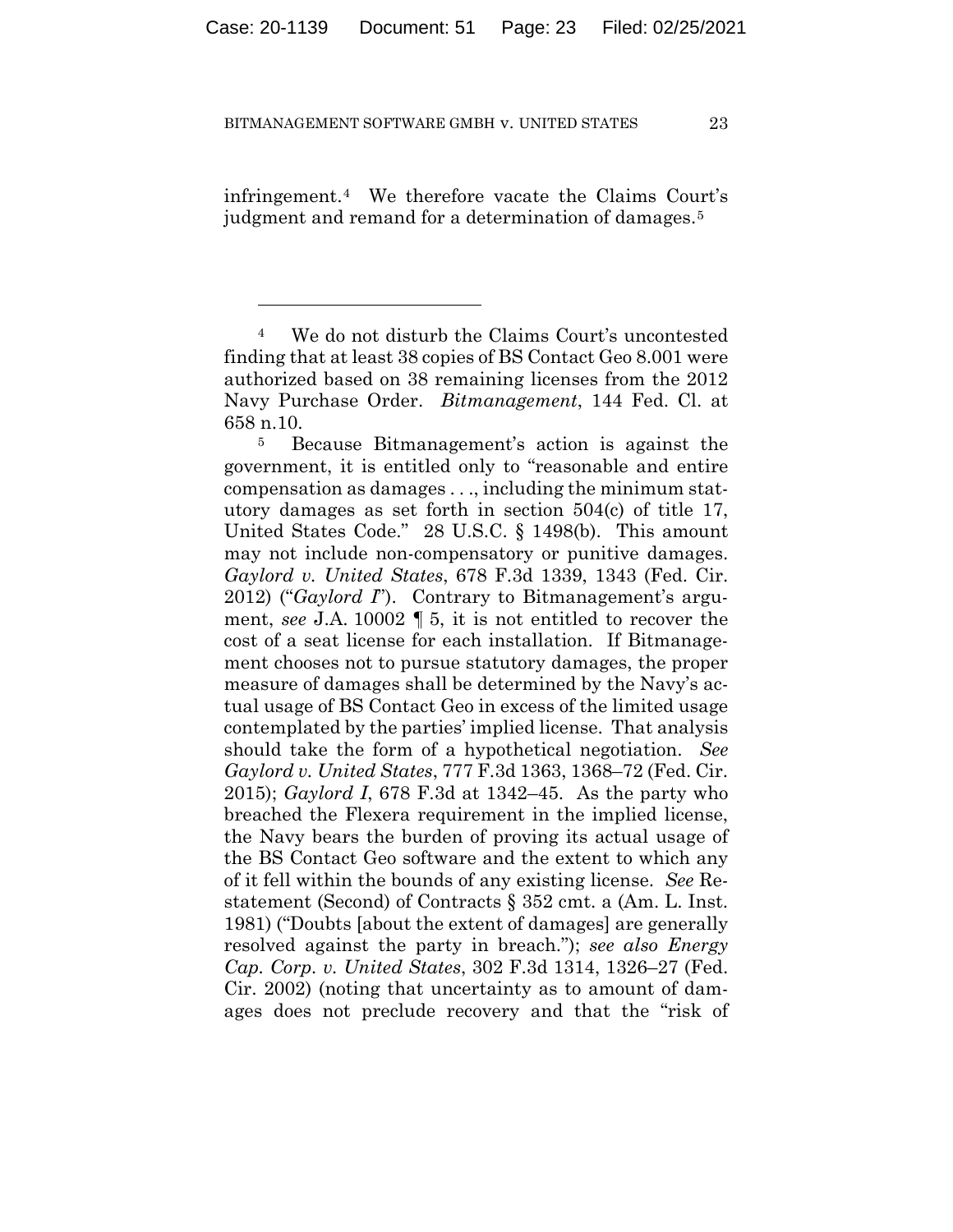# **VACATED AND REMANDED**

COSTS

Costs to Bitmanagement.

uncertainty must fall on the defendant whose wrongful conduct caused the damages").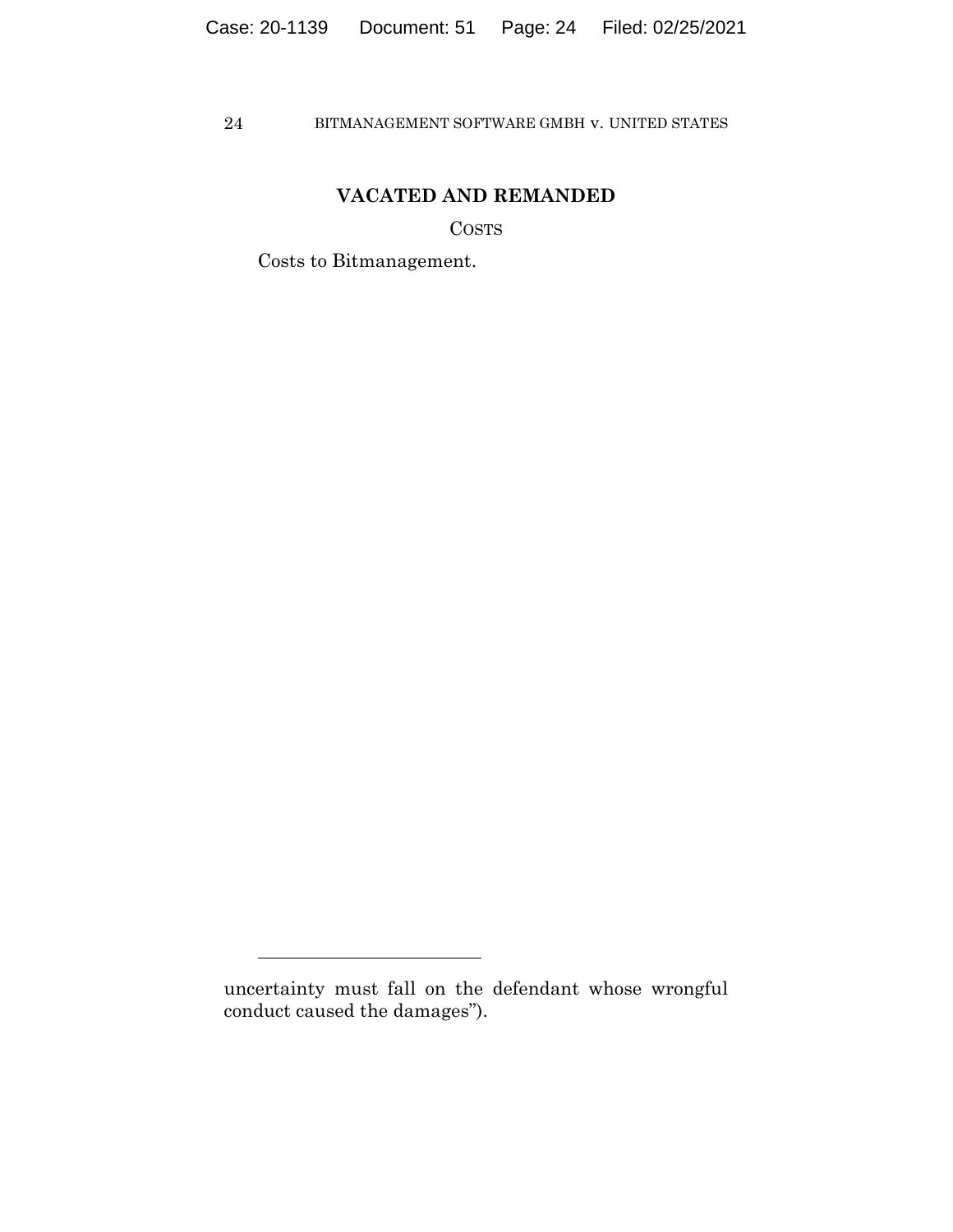# United States Court of Appeals for the Federal Circuit

**BITMANAGEMENT SOFTWARE GMBH,**

**\_\_\_\_\_\_\_\_\_\_\_\_\_\_\_\_\_\_\_\_\_\_**

*Plaintiff-Appellant*

**v.**

**UNITED STATES,** *Defendant-Appellee*

**\_\_\_\_\_\_\_\_\_\_\_\_\_\_\_\_\_\_\_\_\_\_**

# 2020-1139 **\_\_\_\_\_\_\_\_\_\_\_\_\_\_\_\_\_\_\_\_\_\_**

Appeal from the United States Court of Federal Claims in No. 1:16-cv-00840-EJD, Senior Judge Edward J. Damich.

\_\_\_\_\_\_\_\_\_\_\_\_\_\_\_\_\_\_\_\_\_\_

NEWMAN, *Circuit Judge*, concurring.

I concur in the judgment of copyright infringement, and join the court's order of remand for determination of just compensation. However, I do not share the court's reasoning that there was an implied license from Bitmanagement – although I agree that if such license existed, it was breached by the Navy.

I discern no license, implied or otherwise, for the Navy to make hundreds of thousands of copies of Bitmanagement's commercial software product "BS Contact Geo." The Navy made the copies using Bitmanagement's keys and installation file, and admitted that it distributed the copies throughout the Navy, although without authorization, without license, and without payment. The Navy has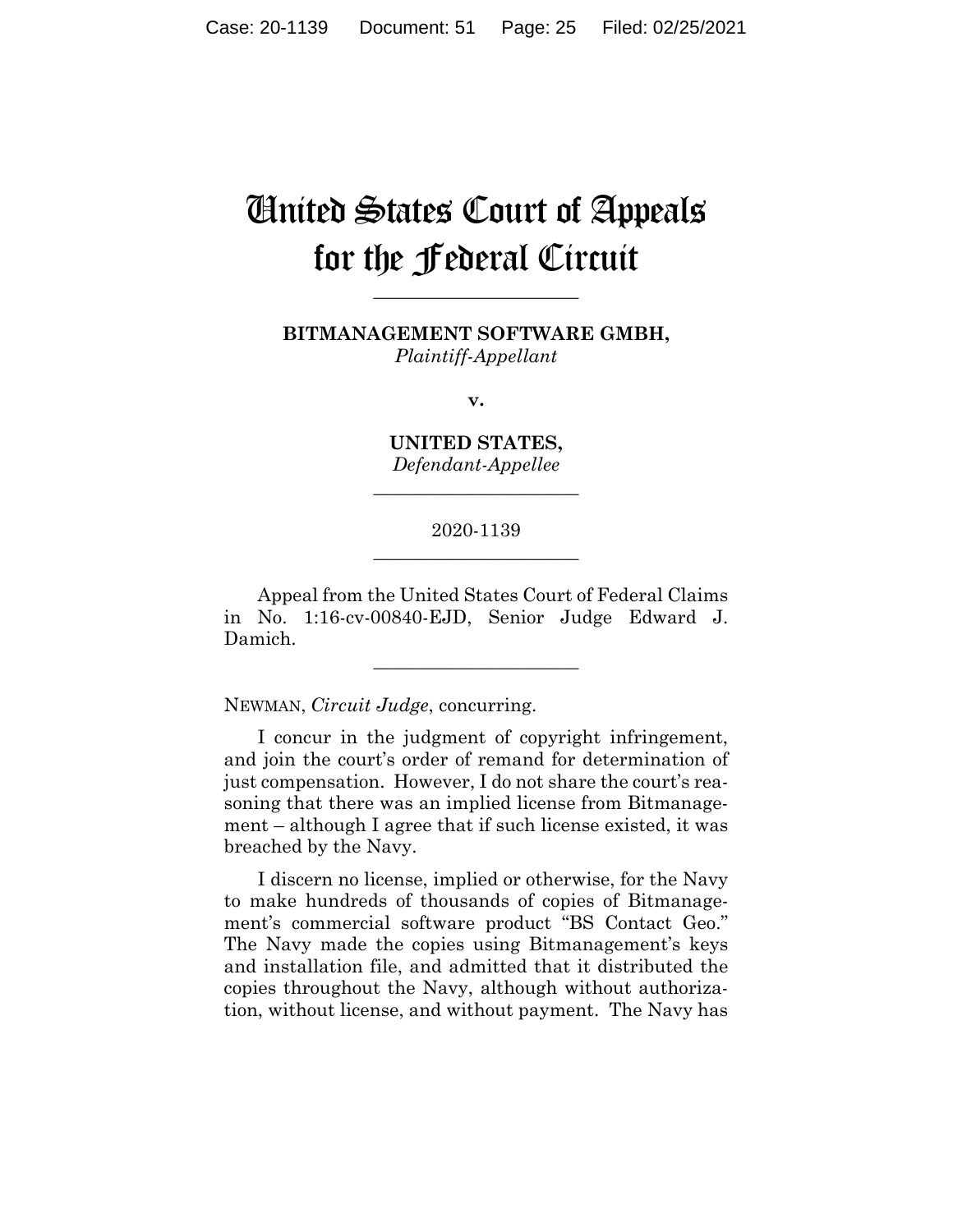not justified this improper copying; it violates the terms of its purchases of Bitmanagement's product, and violates Bitmanagement's copyright.

## **DISCUSSION**

# *There is no implied license for this massive copying*

The Navy purchased 119 copies of the BS Contact Geo software system over the years 2006–2012, and received a written seat license for each purchased copy.<sup>[1](#page-25-0)</sup> The Court of Federal Claims received undisputed evidence that the Navy made over 429,604 copies of the BS Contact Geo software. Fed. Cl. Op.[2](#page-25-1) at 655.

Each purchase of the BS Contact Geo system, in 2006, 2008, and 2012, was accompanied by a written agreement granting a license for each of the 119 copies. Fed. Cl. Op. at 649, 650, 652. The agreements recite explicit "Product Controls," *viz*., "The source code of the Product is protected by copyright and constitutes a business secret of the Licensor;" J.A. 5087, 5094, 6998, 7004, 7149. "Licensee is not entitled to decompile, alter, reverse assemble or otherwise reverse engineer the Products" and the "Licensee agrees not to re-market, assign, sublicense, transfer, pledge, lease, publish, rent or share Licensee's rights with any third

<span id="page-25-0"></span><sup>1</sup> The Navy's witness Alex Viana, Deputy Program Manager, explained that a "seat license," also called a "PC license," authorizes the purchaser of software to use the software on one computer. J.A. 10058–59; J.A.7153. He testified that "a seat is an individual computer" and "the sale of 10 seat licenses would permit the buyer to install the purchased software onto 10 computers." J.A.1963. It is agreed that the Navy purchased a total of 119 seat licenses during 2006 to 2012.

<span id="page-25-1"></span><sup>2</sup> *Bitmanagement Software GmbH v. United States*, 144 Fed. Cl. 646 (Fed. Cl. 2019) ("Fed. Cl. Op*.*").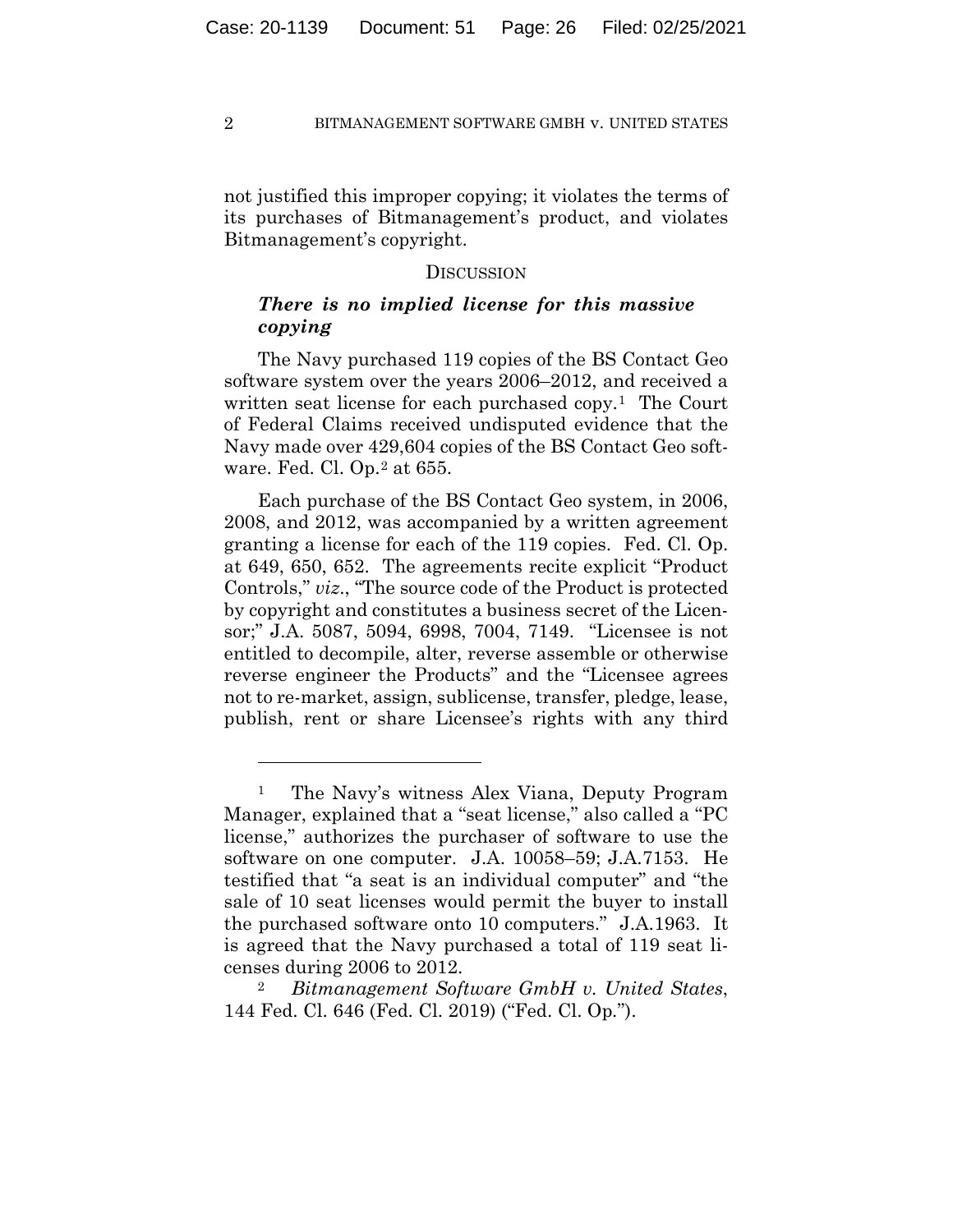party without the prior written consent of the Licensor." *Id*. As the majority opinion recognizes, the Navy assured Bitmanagement that the Navy's Flexera system would keep track of usage. Maj. Op. at 19. This Flexera requirement is memorialized in the May 21, 2012 Purchase Agreement between Navy Acquisitions and Planet 9 Systems for 18 copies of the BS Contact Geo system "Enabled by NAVFAC using Flexera." J.A.7083.

The purchases of the 119 copies of the BS Contact Geo software, from 2006 to 2012, were implemented by Navy Purchase Orders, with Planet 9 Systems serving as domestic reseller, at the Navy's request, for these purchases from a foreign supplier. *See, e.g.*, Software License Agreement between Bitmanagement and Planet 9 (Mar. 27, 2008) ("Purpose of Use … Licensee is entitled to resell the licenses to FISC San Diego (NAVY Purchasing) for their respective use as per this agreement." J.A. 7001.

The Navy admitted in trial testimony that there was no understanding whereby Bitmanagement authorized or intended to authorize the Navy to conduct massive free copying of Bitmanagement's copyrighted BS Contact Geo software system. J.A. 2022–23. The Court of Federal Claims erred in fact and in law, in ruling that there was such an understanding resulting in the Navy having an implied license to make hundreds of thousands of copies of the BS Contact Geo software. Fed. Cl. Op. at 659.

An implied license "is one founded upon a meeting of the minds, which, although not embodied in an express contract, is inferred, as a fact, from conduct of the parties showing, in the light of the surrounding circumstances, their tacit understanding." *City of Cincinnati v. United States*, 153 F.3d 1375, 1377 (Fed. Cir. 1998) (quotation marks and citation omitted). Further, "[t]he general requirements for a binding contract with the United States are identical for both express and implied contracts." *Trauma Serv. Grp. v. United States*, [104 F.3d 1321, 1325](https://1.next.westlaw.com/Link/Document/FullText?findType=Y&serNum=1997033534&pubNum=0000506&originatingDoc=Ic7f5fc8f7a7911db8af7b21dc878c125&refType=RP&fi=co_pp_sp_506_1325&originationContext=document&transitionType=DocumentItem&contextData=(sc.UserEnteredCitation)#co_pp_sp_506_1325)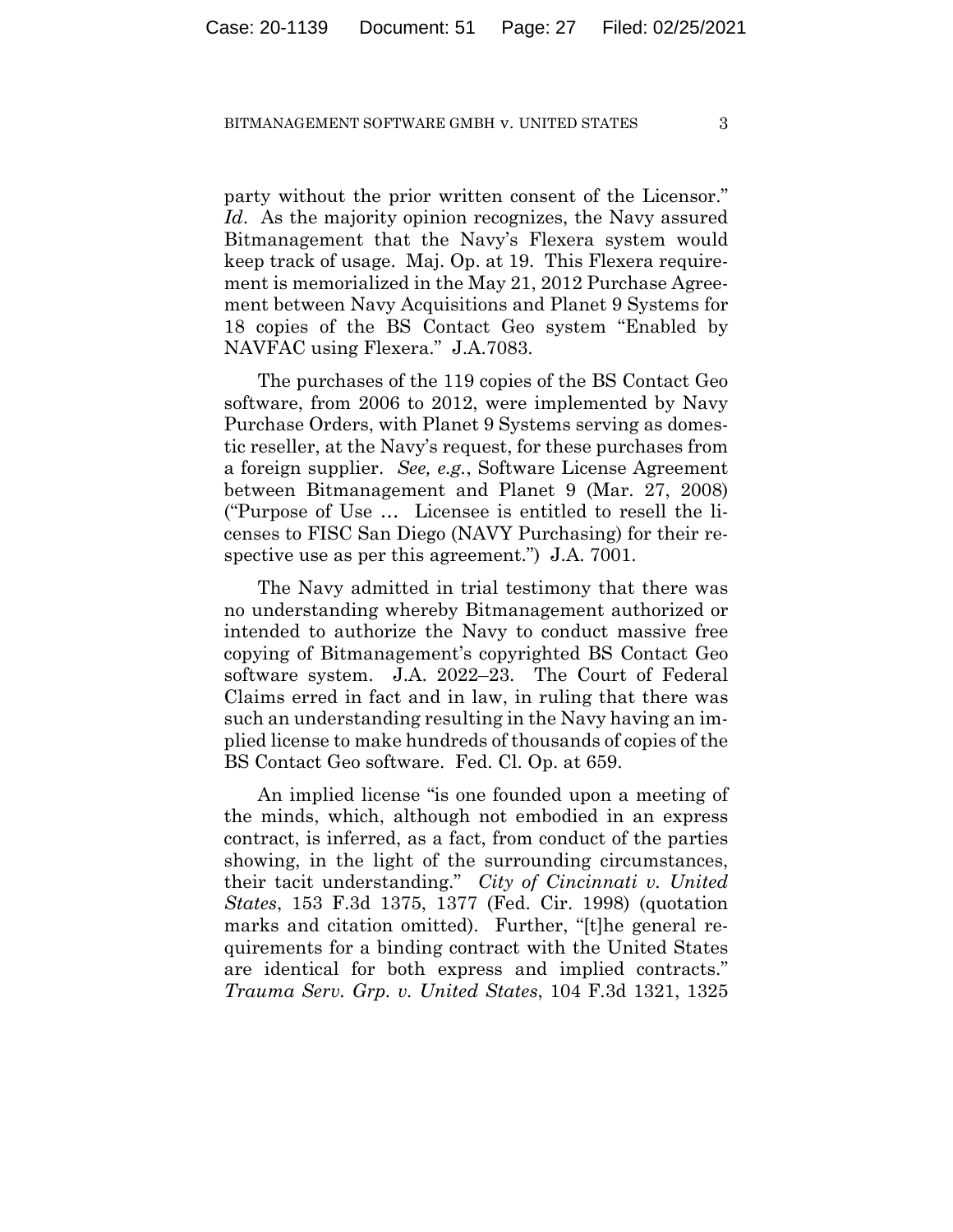(Fed. Cir. [1997\)](https://1.next.westlaw.com/Link/Document/FullText?findType=Y&serNum=1997033534&pubNum=0000506&originatingDoc=Ic7f5fc8f7a7911db8af7b21dc878c125&refType=RP&fi=co_pp_sp_506_1325&originationContext=document&transitionType=DocumentItem&contextData=(sc.UserEnteredCitation)#co_pp_sp_506_1325). An implied license requires: "1) mutuality of intent to contract; 2) consideration; and 3) lack of ambiguity in offer and acceptance." *City of El Centro v. United States*, 922 F.2d 816, 820 (Fed. Cir. 1990). Failure of any of these conditions precludes the existence of a license, whether express or implied; the Court of Federal Claims erred in finding an implied license, for there plainly was no mutuality of intent, no consideration, and no lack of ambiguity.

The government offered no contrary evidence. Rather, the record shows that both the Navy and Bitmanagement expected that any arrangement for enlarged Navy use would be the subject of future purchase and license agreements, as was the consistent pattern.

The cases cited by the government do not support the copying that the government now defends. The legal issues here are not resolved as the government argues in the cited cases. For example, the government cites *Associated Press v. Meltwater U.S. Holdings, Inc.*, 931 F. Supp. 2d 537, 562 (S.D.N.Y. 2013), as supporting the government's argument that no meeting of the minds is required to create an implied contract. However, the court held that there was not an implied license, stating:

The test for determining whether an implied license exists in the copyright context has three elements. The defendant must show that (1) the licensee requested the creation of a work; (2) the licensor made that particular work and delivered it to the licensee who requested it; and (3) the licensor intended that the licensee copy and distribute his work.

*Id.* The court further explained that a meeting of the minds is always required:

Even those courts that do not require evidence of each of these three elements do require evidence of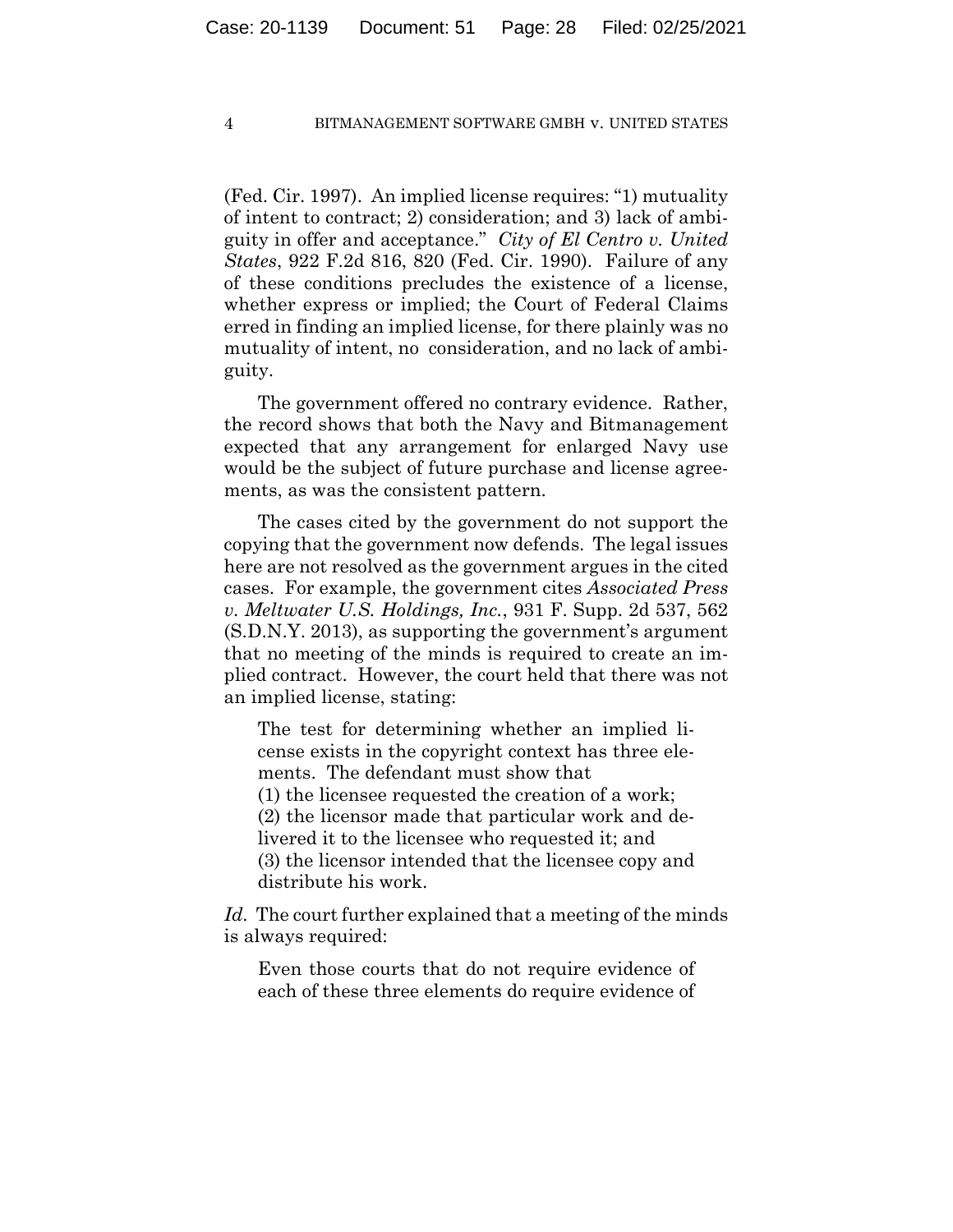a meeting of the minds between the licensor and licensee such that it is fair to infer that the licensor intended to grant a nonexclusive license.

*Id.* (citing *Baisden v. I'm Ready Prods., Inc.*, 693 F.3d 491, 501 (5th Cir. 2012)). The other purported authorities cited by the government are similarly inapposite.

The BS Contact Geo software system is a commercial product of Bitmanagement. The government cites workfor-hire precedent as supporting its actions, but the Navy did not hire Bitmanagement to create this product. The extensive precedent on work-for-hire copyright issues is summarized in *Corbello v. Devito*, 777 F.3d 1058 (9th Cir. 2015):

While we may consider delivery of a copyrighted object as a relevant factor to determine the existence of an implied license, … the copyright statute forbids courts from inferring a transfer of copyright or a license from mere delivery of the material object in which the work is embodied. 17 U.S.C. § 202. Rather, courts should focus primarily on the licensor's objective intent at the time of the creation and delivery of the software as manifested by the parties' conduct.

*Id.* at 1067 (citing *Asset Mktg. Sys., Inc. v. Gagnon*, 542 F.3d 748, 755-56 (9th Cir. 2008) (internal quotation marks omitted)).

In *Xtomic, LLC v. Active Release Techniques, LLC*, 460 F. Supp. 3d 1147, 1154 (D. Colo. 2020), the court summarized that "[a]n implied license protects the licensee only to the extent 'the copyright owners intended that their copyrighted works be used in the manner in which they were eventually used.'" (citing *Johnson v. Jones*, 149 F.3d 494, 502 (6th Cir. 1998)). Here, there plainly was no mutual intent that Bitmanagement would abandon its commercial purpose and grant the Navy unlimited free licenses to copy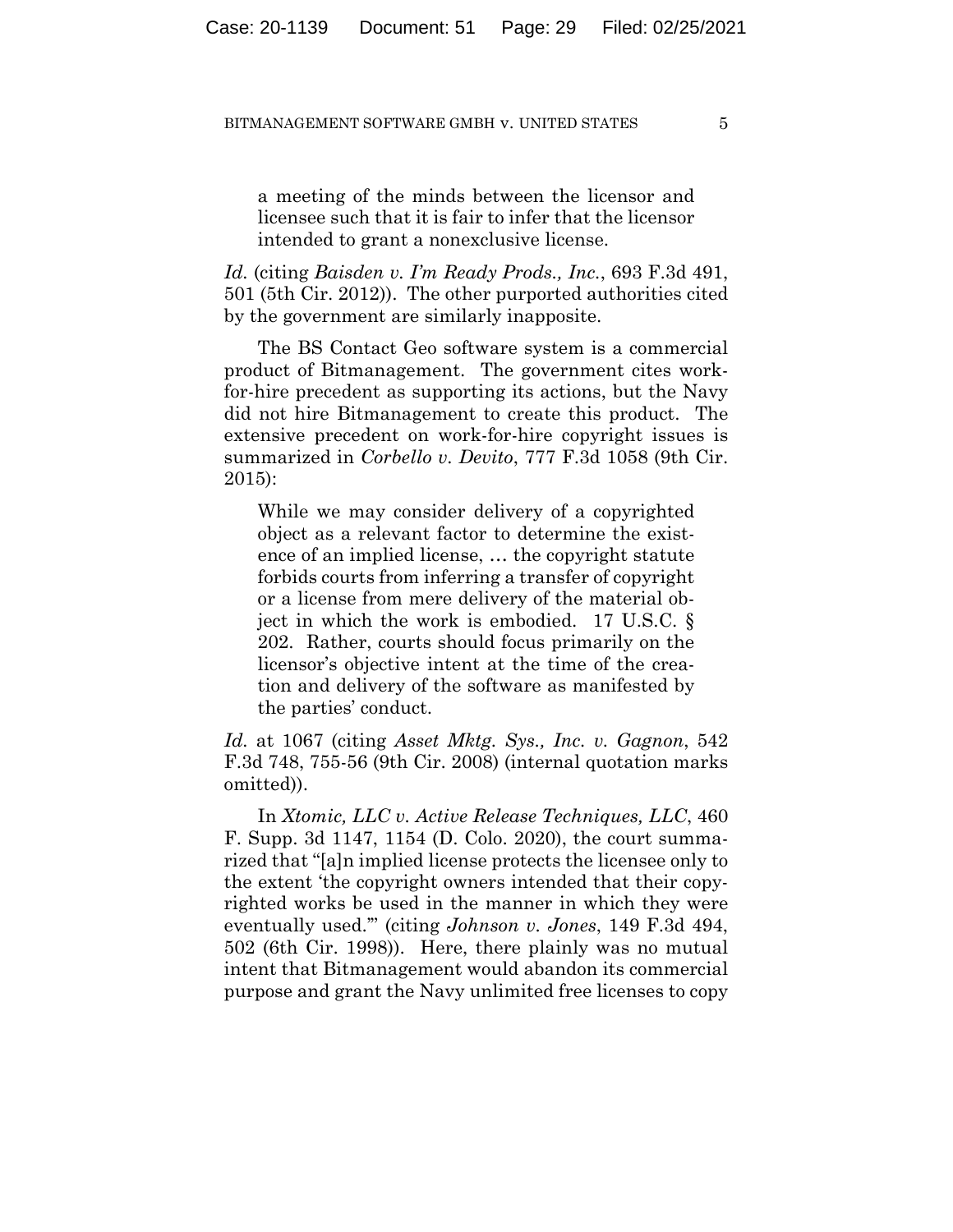and use the BS Contact Geo system. The record is clear that all participants recognized that the Navy's testing was a prelude to a possible commercial arrangement. Bitmanagement did indeed hope for wide Navy installation, but not as a gift to the United States.

## *Determination of just compensation*

The panel majority properly remands for determination of damages, but also offers rulings on the measure of damages, Maj. Op. at 23 n.5. Damages and the measure thereof were not reviewed by the Court of Federal Claims, and were not presented on this appeal. The parties have not here briefed nor argued the subject, although it must be determined on remand. "The premise of our adversarial system is that appellate courts do not sit as self-directed boards of legal inquiry and research, but essentially as arbiters of legal questions presented and argued by the parties before them." *Carducci v. Regan*, 714 F.2d 171, 177 (D.C. Cir. 1983).

Section 2106 of U.S. Code Title 28 governing Judiciary and Judicial Procedure provides that a court of appeals "may affirm, modify, vacate, set aside or reverse any judgment, decree, or order of a court lawfully brought before it for review, and may remand the cause and direct the entry of such appropriate judgment, decree, or order, or require such further proceedings to be had as may be just under the circumstances." 28 U.S.C. § 2106. As stated in *Hormel v. Helvering*, 312 U.S. 552 (1941):

Ordinarily an appellate court does not give consideration to issues not raised below. For our procedural scheme contemplates that parties shall come to issue in the trial forum vested with authority to determine questions of fact. This is essential in order that parties may have the opportunity to offer all the evidence they believe relevant to the issues which the trial tribunal is alone competent to decide; it is equally essential in order that litigants